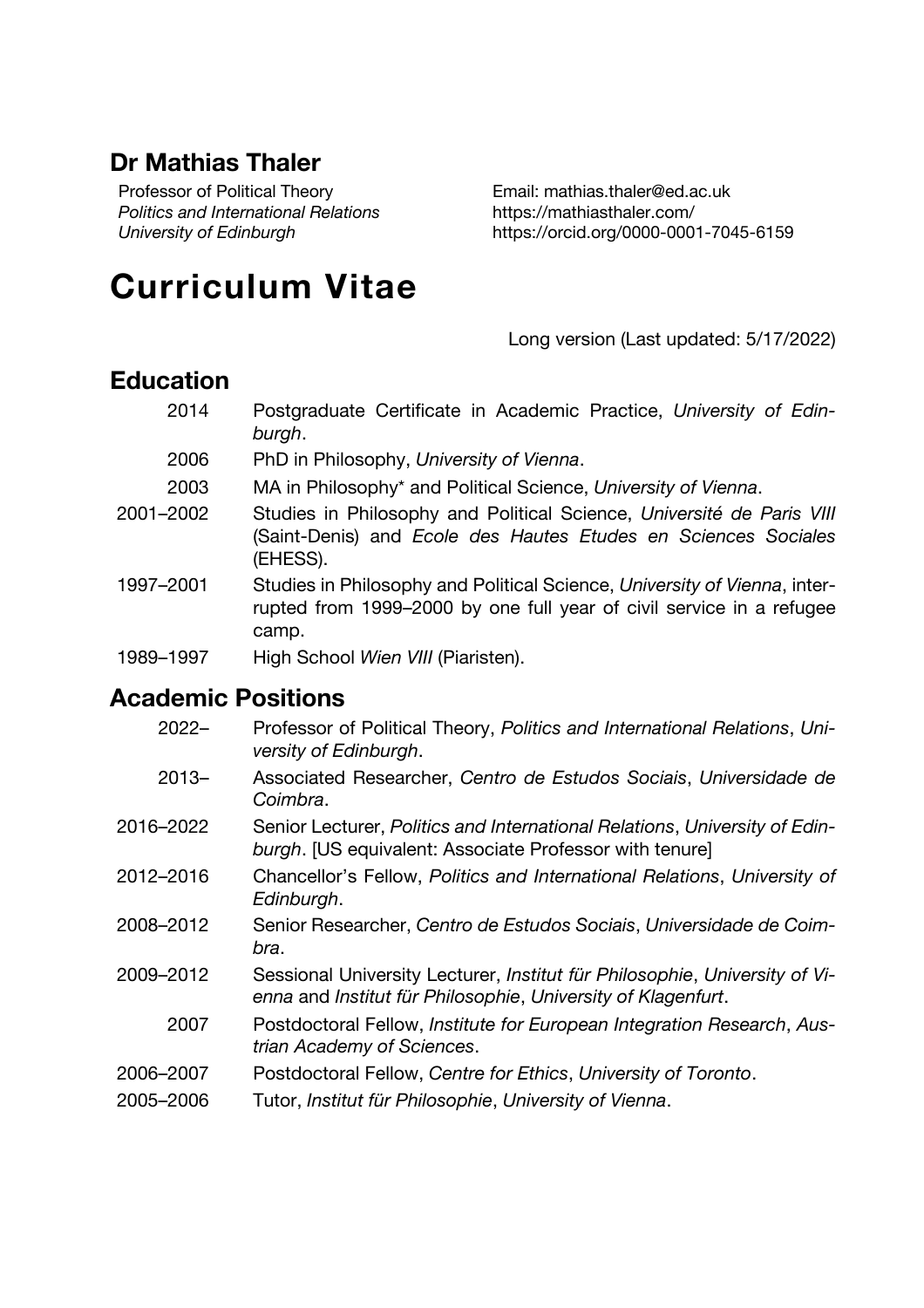## **Publications**

#### Monographs

- 2022 *No Other Planet: Utopian Visions for a Climate-Changed World*. Cambridge/New York: Cambridge University Press. (forthcoming)
- 2018 *Naming Violence: A Critical Theory of Genocide, Torture, and Terrorism*. New York: Columbia University Press, 2018. (published in the series *New Directions in Critical Theory*).

Reviewed in: *Contemporary Political Theory* (Christopher Finlay), *Perspectives on Politics* (Jessica Whyte), *Genocide Studies International* (Maureen S. Hiebert), *Humanity* (Cristof Royer), *Political Theory* (Charlotte Epstein).

The book has also been the object of an *author meets critics*-workshop at the University of Copenhagen in May 2019. A second book panel took place at Oxford University, in January 2020.

2008 *Moralische Politik oder politische Moral? Eine Analyse aktueller Debatten zur internationalen Gerechtigkeit*. Frankfurt/Main: Campus, 2008. [*Moral Politics or Political Morality? Analyzing Contemporary Debates on Global Justice*]

> Reviewed in: *ZPol: Zeitschrift für Politikwissenschaft*, *Die Furche*, *Die Presse* (Spectrum), *Das Argument*.

#### Edited Books

- 2020 *Political Violence and the Imagination: Complicity, Memory and Resistance*. Abingdon/New York: Routledge, 2020. (edited with Mihaela Mihai)
- 2014 *On the Uses and Abuses of Political Apologies.* Basingstoke/New York: Palgrave Macmillan, 2014. (edited with Mihaela Mihai)

#### Peer-Reviewed Journal Articles

- 2022 "Warning through Extrapolation: On the Practical Aims of Dystopia." *Utopian Studies* 33, no. 1 (2022): 90–106. [https://doi.org/10.5325/ut](https://doi.org/10.5325/utopianstudies.33.1.0090)o[pianstudies.33.1.0090](https://doi.org/10.5325/utopianstudies.33.1.0090).
- 2022 "What If: Multispecies Justice as the Expression of Utopian Desire." *Environmental Politics* 31, no. 2 (2022): 258–76. <https://doi.org/10.1080/09644016.2021.1899683>.
- 2021 "Multispecies Justice: Theories, Challenges, and a Research Agenda for Environmental Politics." *Environmental Politics* 30, no. 1–2 (2021): 119–40. <https://doi.org/10/ghd4fd>. (co-authored with Danielle Celermajer, David Schlosberg, Lauren Rickards, Makere Stewart-Harawira, Petra Tschakert, Blanche Verlie, and Christine Winter) – shortlisted for the 2021 Best Article of the Year award in *Environmental Politics*.
- 2021 "Multispecies Justice: Climate-Just Futures with, for and beyond Humans." *WIREs Climate Change* 12, no. 2 (2021): e699. <https://doi.org/10/ghq9vw>. (co-authored with Petra Tschakert, David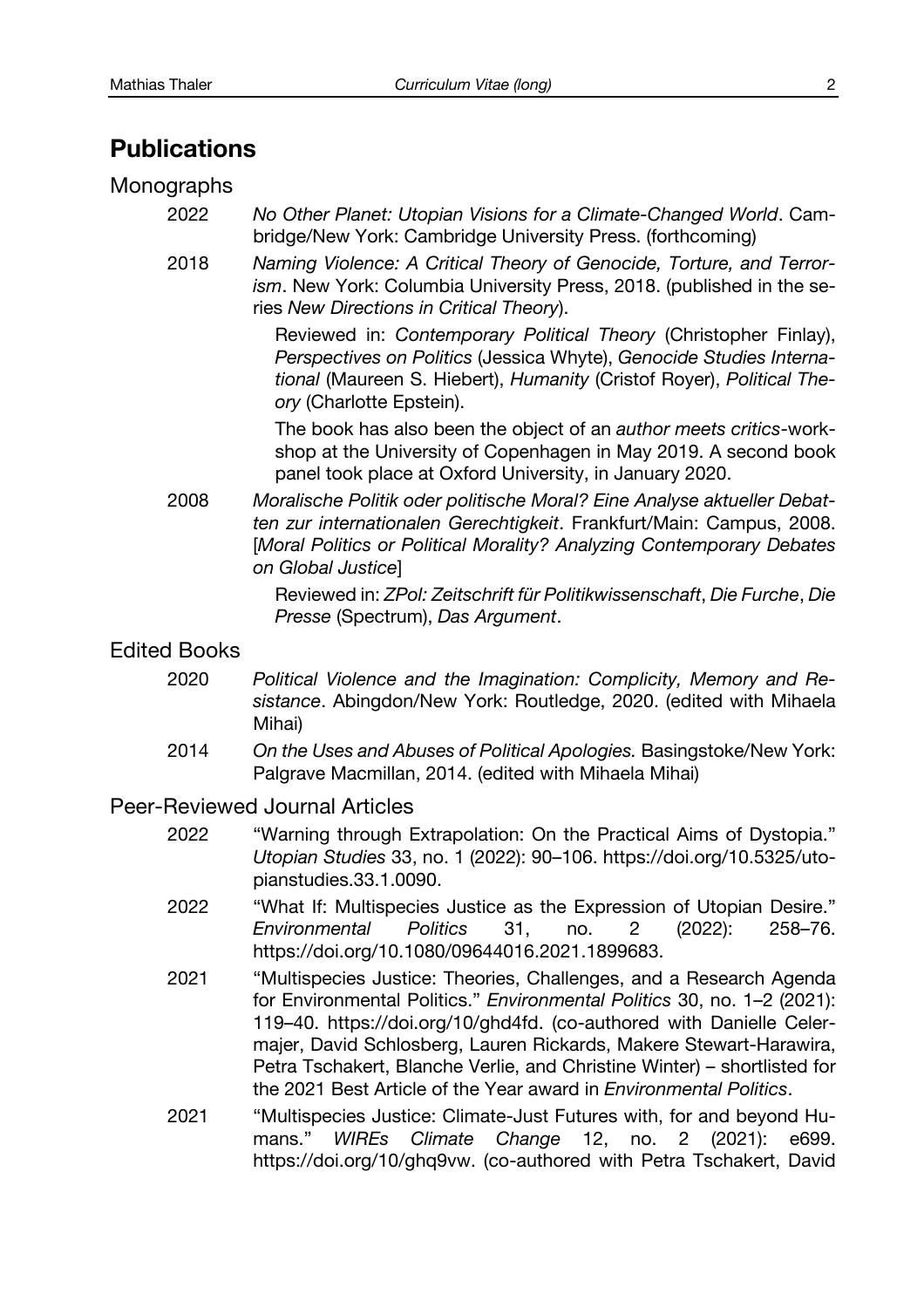Schlosberg, Danielle Celermajer, Lauren Rickards, Christine Winter, Makere Stewart‐Harawira, and Blanche Verlie)

- 2019 "Bleak Dreams, Not Nightmares: Critical Dystopias and the Necessity of Melancholic Hope." *Constellations* 26, no. 4 (2019): 607–22. <https://doi.org/10/gft37p>.
- 2019 "Peace as a Minor, Grounded Utopia: On Prefigurative and Testimonial Pacifism." *Perspectives on Politics* 17, no. 4 (2019): 1003–18. <https://doi.org/10.1017/S1537592719001166>.
- 2019 "Political Violence and the Imagination: An Introduction." *Critical Review of International Social and Political Philosophy* 22, no. 5 (2019): 497–503. <https://doi.org/10.1080/13698230.2019.1565691>. (co-authored with Mihaela Mihai).
- 2018 "Unhinged Frames: Assessing Thought Experiments in Normative Political Theory." *British Journal of Political Science* 48, no. 4 (2018): 1119–41.<https://doi.org/10.1017/S0007123416000259>.
- 2018 "Hope Abjuring Hope: On the Place of Utopia in Realist Political Theory." *Political Theory* 46, no. 5 (2018): 671–97. <https://doi.org/10.1177/0090591717740324>.
- 2018 "Reconciliation through Estrangement." *The Review of Politics* 80, no. 4 (2018): 649–73.<https://doi.org/10.1017/S0034670518000505>.
- 2016 "A Pragmatist Defence of the Ban on Torture: From Moral Absolutes to Constitutive Rules of Reasoning." *Political Studies* 64, no. 3 (2016): 765–81. <https://doi.org/10.1111/1467-9248.12229>.
- 2014 "On Time in Just War Theory: From Chronos to Kairos." *Polity* 46, no. 4 (2014): 520–46.<https://doi.org/10.1057/pol.2014.20>.
- 2014 "Political Imagination and the Crime of Crimes: Coming to Terms with 'Genocide' and 'Genocide Blindness.'" *Contemporary Political Theory* 13, no. 4 (2014): 358–79.<https://doi.org/10.1057/cpt.2013.48>.
- 2014 "Neo-Grotian Predicaments: On Larry May's Theory of International Criminal Law." *Journal of International Political Theory* 10, no. 3 (2014): 345–60. <https://doi.org/10.1177/1755088214539418>.
- 2012 "Just Pretending: Political Apologies for Historical Injustice and Vice's Tribute to Virtue." *Critical Review of International Social and Political Philosophy* 15, no. 3 (2012): 259–78. <https://doi.org/10.1080/13698230.2011.640810>.
- 2011 "Political Judgment beyond Paralysis and Heroism." *European Journal of Political Theory* 10, no. 2 (2011): 225–53. <https://doi.org/10.1177/1474885110395479>. (Winner of the Gulbenkian award 2012.)
- 2010 "How (not What) Shall We Think about Human Rights and Religious Arguments: Public Reasoning and Beyond." *e-cadernos CES*, no. 9 (2010): 115–133. [http://www.ces.uc.pt/e-cadernos/media/](http://www.ces.uc.pt/e-cadernos/media/ecadernos9/6 - Mathias Thaler.pdf)e[cadernos9/6%20-%20Mathias%20Thaler.pdf](http://www.ces.uc.pt/e-cadernos/media/ecadernos9/6 - Mathias Thaler.pdf)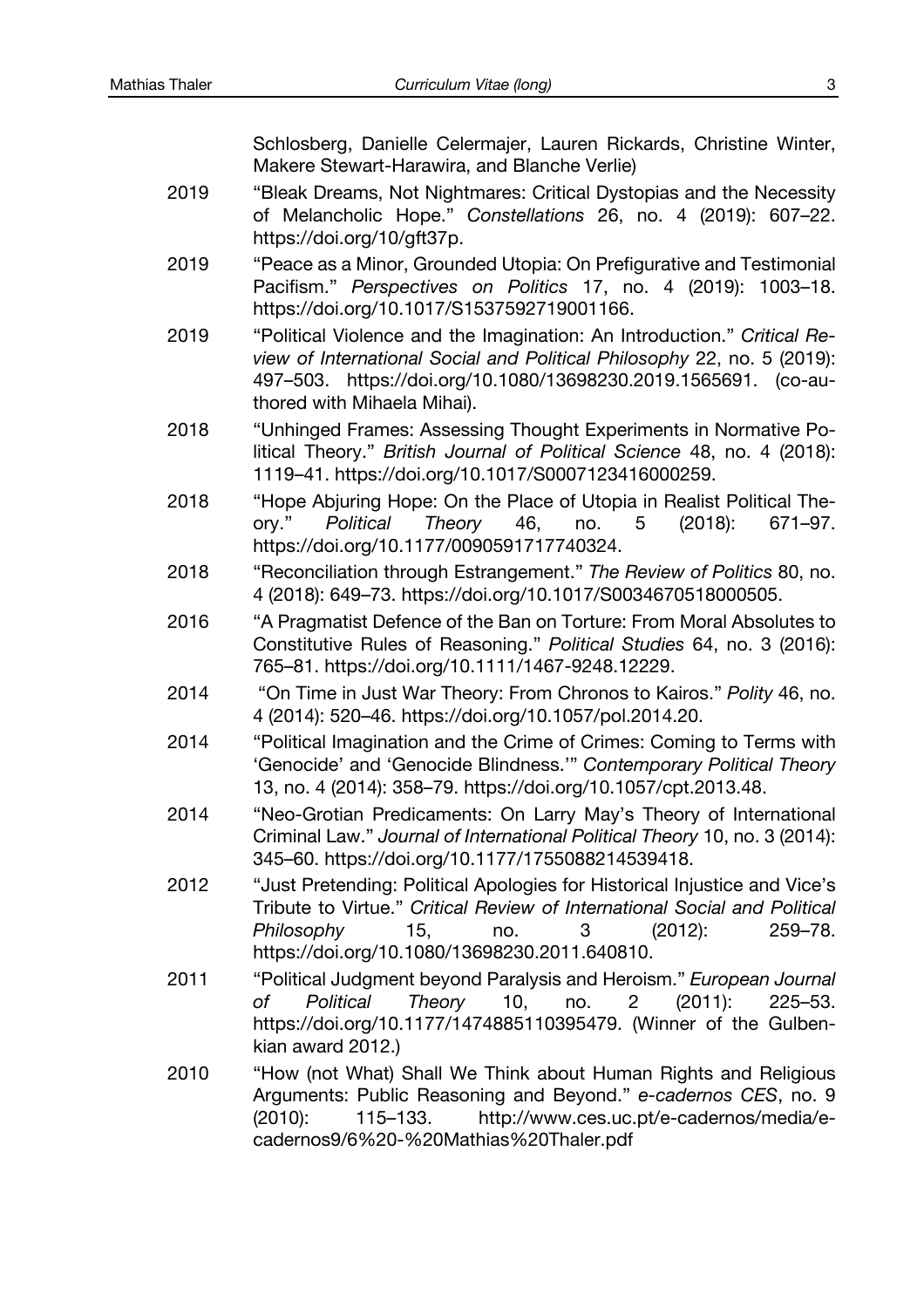- 2010 "The Illusion of Purity: Chantal Mouffe's Realist Critique of Cosmopolitanism." *Philosophy & Social Criticism* 36, no. 7 (2010): 785–800. <https://doi.org/10.1177/0191453710372064>.
- 2009 "From Public Reason to Reasonable Accommodation: Negotiating the Place of Religion in the Public Sphere." *Diacrítica. Revista do Centro de Estudos Humanísticos da Universidade de Minho* 23, no. 2 (2009): 249–270. <http://ceh.ilch.uminho.pt/publicacoes/diacritica23-2.htm>

#### Peer-Reviewed Book Chapters

- 2016 "Norms, Stories and Ideologies: What We Talk About When We Talk About Political Secularism." In *Multireligious Society: Dealing with Religious Diversity in Theory and Practice*, edited by Francisco Colom González and Gianni D'Amato, 29–41. New York: Routledge, 2016.
- 2014 "Introduction." In *On the Uses and Abuses of Political Apologies*, edited by Mihaela Mihai and Mathias Thaler, 1–9. Rhetoric, Politics and Society 1. Basingstoke/New York: Palgrave Macmillan, 2014. (with Mihaela Mihai).
- 2012 "Deep Contextualism and Radical Criticism: The Argument for a Division of Labor in Contemporary Political Theory." In *Facts, Values and Objectivity in Economics*, edited by José Maria Castro Caldas and Vítor Neves, 138–157. New York: Routledge, 2012.
- 2012 "Filosofia Política." In *Filosofia: Uma Introdução Por Disciplinas*, edited by Pedro Galvão, 175–213. Extra Coleção 155. Lisbon: Edições 70, 2012. (with João Cardoso Rosas and Iñigo González)

#### Journal Articles and Book Chapters without Peer Review

- 2017 "Democracy, Critique and the Ontological Turn." *Contemporary Political Theory* 16, no. 4 (2017): 501–31. [https://doi.org/10.1057/s41296](https://doi.org/10.1057/s41296-017-0140-0)- [017-0140-0](https://doi.org/10.1057/s41296-017-0140-0). (with Mihaela Mihai, Lois McNay, Oliver Marchart, Aletta Norval, Vassilios Paipais, Sergei Prozorov)
- 2017 "A Dialectical View of Prague." *Philosophy & Social Criticism* 43, no. 3 (2017): 343–44. doi:10.1177/0191453716681108.
- 2012 "Zwei Begründungsmuster für interkulturelles Philosophieren." In *Perspektiven interkulturellen Philosophierens: Beiträge zur Geschichte und Methodik von Polylogen*, edited by Franz Gmainer-Pranzl and Anke Graness, 38–44. Vienna: Facultas, 2012.
- 2011 "Was zeichnet ein politisches Fehlurteil aus? Überlegungen zum Verhältnis von Wahrheit und Politik." In *Urteil und Fehlurteil*, edited by Sandra Lehmann and Sophie Loidolt, 269–282. Wien: Turia + Kant, 2011.
- 2011 "Comment on Wilfried Hinsch: Ideal Justice and Rational Dissent: A Critique of Amartya Sen's *Idea of Justice*." *Analyse & Kritik* 33, no. 2 (2011): 387–393.
- 2005 ["Accounting for Humanitarian Intervention](http://www.iwm.at/index.php?option=com_content&task=view&id=227&Itemid=276)." *IWM Junior Visiting Fellows' Conferences* 18 (2005).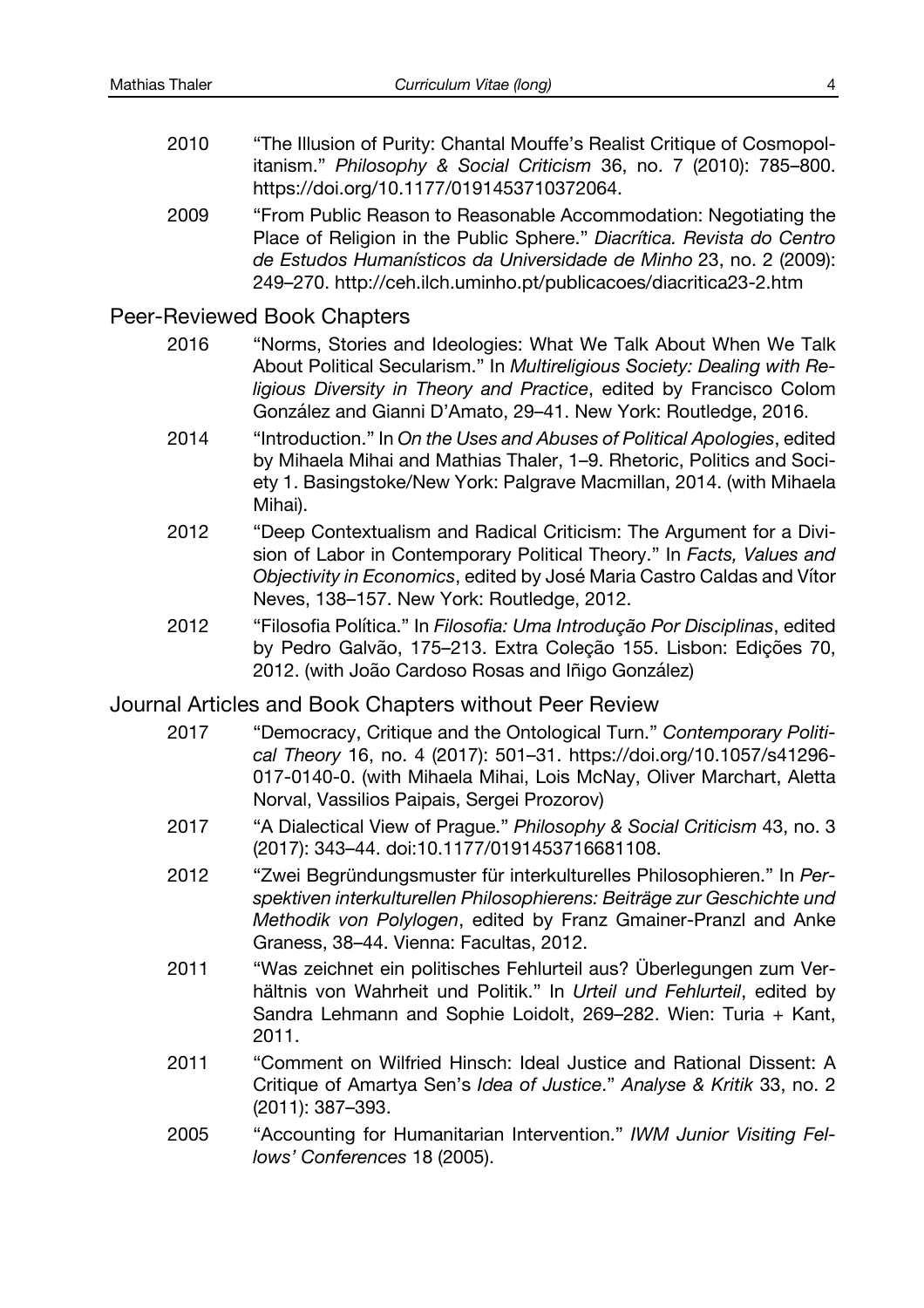- 2004 "Human Rights, Cultural Relativism and Interculturality." *Historische Sozialkunde. Geschichte – Fachdidaktik – Politische Bildung (Sondernummer: Human Rights)* 1 (2004): 5–12.
- 2004 "Menschenrechte, Kulturrelativismus und Interkulturalität." *Menschenrechte im Kulturvergleich (IWK-Mitteilungen)* 59, no. 1-2 (2004): 3–11.

#### Special Journal Issues

| 2019 | "Political Violence and the Imagination." Critical Review of International<br>Social and Political Philosophy 22, no. 5 (2019). Contributions from Ma-<br>ria-Alina Asavei, Alexandre Christoyannopoulos, Eliza Garnsey, Bron-<br>wyn Leebaw, Mihaela Mihai, Jade Schiff and Shari Stone-Mediatore. |
|------|-----------------------------------------------------------------------------------------------------------------------------------------------------------------------------------------------------------------------------------------------------------------------------------------------------|
| 2011 | "Secularismos hoje." E-cadernos CES, no. 13 (2011). (edited with Te-<br>resa Toldy).                                                                                                                                                                                                                |
| 2007 | "Gerechter Krieg?" polylog: Zeitschrift für interkulturelles Philosophie-<br>ren, no. 16 (2007). (edited with Hans Schelkshorn).                                                                                                                                                                    |
| 2006 | "Menschenrechte zwischen Wirtschaft, Recht und Ethik." polylog: Zeit-<br>schrift für interkulturelles Philosophieren, no. 14 (2006). (edited with<br>Franz M. Wimmer).                                                                                                                              |
|      |                                                                                                                                                                                                                                                                                                     |

#### Book Reviews

| 2020 | Review of Between Specters of War and Visions of Peace: Dialogic Po-    |
|------|-------------------------------------------------------------------------|
|      | litical Theory and the Challenges of Politics (New York: Oxford Univer- |
|      | sity Press, 2019), by Gerald M. Mara. Perspectives on Politics 18, no.  |
|      | 1 (2020): 253–55. https://doi.org/10/ggkx3r.                            |
|      |                                                                         |

- 2020 Review of *Staged: Show Trials, Political Theater, and the Aesthetics of*  Judgment (New York: Columbia University Press, 2018), by Minou Arjomand. *Contemporary Political Theory* 19, no. 2 (2020): 134–37. <https://doi.org/10/ggdxfh>.
- 2016 Review of *The Democratic Horizon: Hyperpluralism and the Renewal of Political Liberalism* (Cambridge/New York: Cambridge University Press, 2014), by Alessandro Ferrara. *Political Theory* 44, no. 3 (2016): 431–37. <https://doi.org/10/ggdxfg>.
- 2010 Review of *The Politics of Official Apologies* (Cambridge/New York: Cambridge University Press, 2014), by Melissa Nobles. *Revista Crítica de Ciências Sociais*, no. 88 (2010): 241–43.
- 2010 Review of *Religious America, Secular Europe?: A Theme and Variation*, 2008 by Peter L. Berger, Grace Davie, and Effie Fokas, *Religion & Society: Advances in Research* 1, no. 1 (2010): 191–193.
- 2010 Review of *Secularism, Religion and Multicultural Citizenship*, 2009 by Geoffrey Brahm Levey and Tariq Modood (ed.), *Religion & Society: Advances in Research* 1, no. 1 (2010): 191–193.

### Dictionary Entry

2012 "Crise." *Dicionário das Crises e das Alternativas*. Coimbra: Almedina, 2012.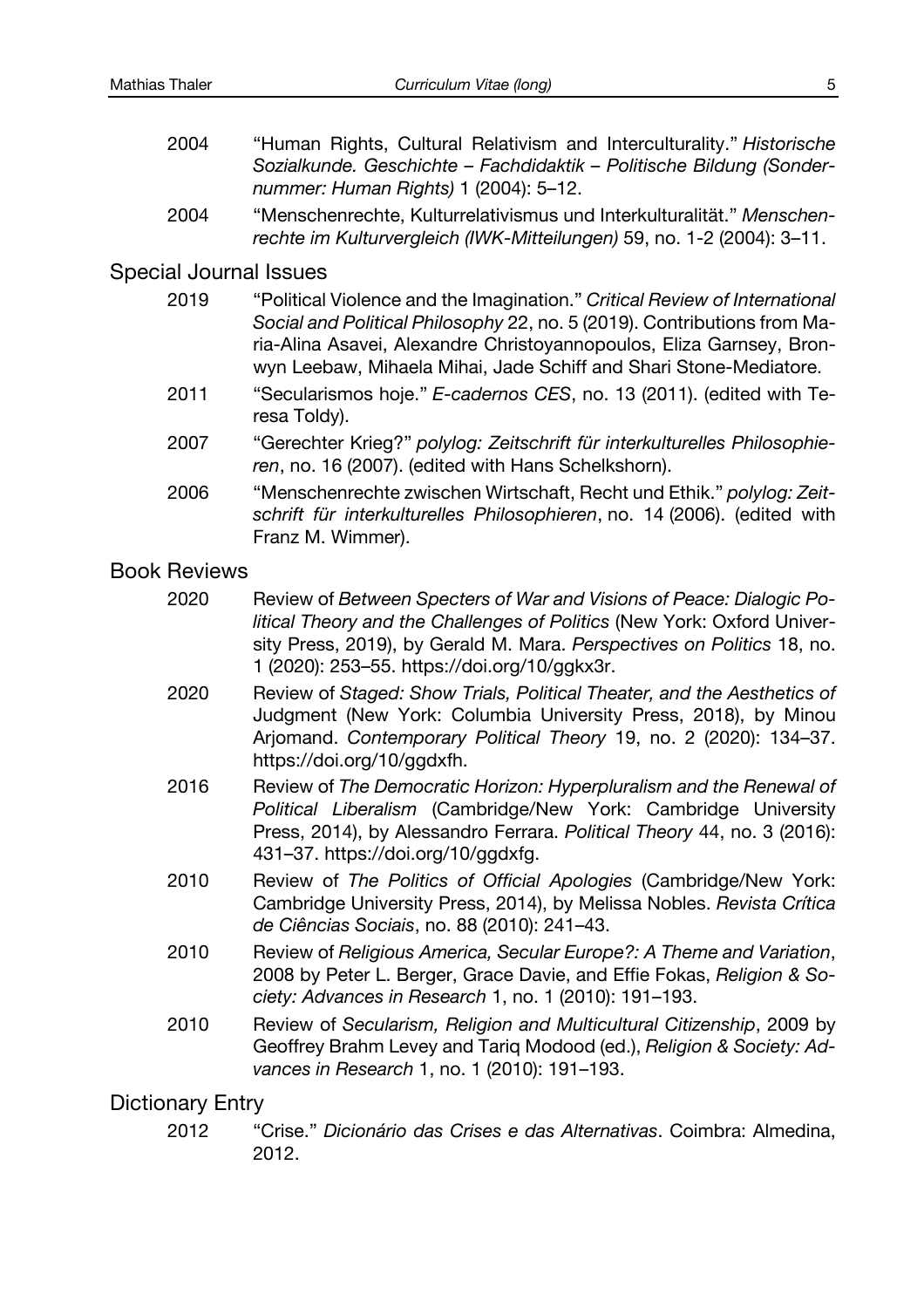#### Working Paper

2013 "Norms, Stories, and Ideologies: What We Talk About When We Talk About Political Secularism". *RECODE Working Paper Series. RECODE – Responding to Complex Diversity in Europe and Canada*, 2013.

### Newspaper and Magazine Articles

- 2022 "Visionen für einen kaputten Planeten." *Das Tagebuch*, May 3, 2022. <https://tagebuch.at/2022/05/visionen-fuer-einen-kaputten-planeten/>.
- 2022 "Der Sinn von sozialem Träumen." *Falter Heureka*, April 27, 2022. [https://www.falter.at/heureka/20220427/der-sinn-von-sozialem-trae](mailto:https://www.falter.at/heureka/20220427/der-sinn-von-sozialem-traeumen/_66f59f5b53)u[men/\\_66f59f5b53](mailto:https://www.falter.at/heureka/20220427/der-sinn-von-sozialem-traeumen/_66f59f5b53).
- 2022 "Rescuing Utopianism in a Climate-Changed World." *Los Angeles Review of Books*, April 24, 2022. [https://lareviewofbooks.org/article/re](https://lareviewofbooks.org/article/rescuing-utopianism-in-a-climate-changed-world/)s[cuing-utopianism-in-a-climate-changed-world/](https://lareviewofbooks.org/article/rescuing-utopianism-in-a-climate-changed-world/).
- 2022 "Wessen Zukunft? Welcher Planet?" *Die Presse*, March 25, 2022, [https://www.diepresse.com/6116987/wessen-zukunft-welcher-pl](https://www.diepresse.com/6116987/wessen-zukunft-welcher-planet)a[net](https://www.diepresse.com/6116987/wessen-zukunft-welcher-planet).
- 2009 "Die Krise als Chance?" *Die Furche*, April 9, 2009: 13.
- 2010 "Ein eigener Säkularismus." *Die Gazette*, 2010 (Fall): 40–44.

### Translations [English to German]

- 2007 Walzer, Michael. "Die Debatte um humanitäre Interventionen." *polylog: Zeitschrift für interkulturelles Philosophieren*, no. 16 (2007): 11–26.
- 2005 Barša, Pavel. "Krieg führen im Namen der Menschenrechte? Vierzehn Thesen über humanitäre Interventionen." *polylog: Zeitschrift für interkulturelles Philosophieren*, no. 14 (2005): 7–25.
- 2000 Mouffe, Chantal. "Wittgenstein, Politische Theorie und Demokratie." *polylog: Zeitschrift für interkulturelles Philosophiere*n, no. 6 (2000): 53– 61.

### Other Publications

- 2021 "The Power of Utopia." *IAI News*, November 5, 2021. [https://iai.tv/art](https://iai.tv/articles/the-power-of-utopia-auid-1968)i[cles/the-power-of-utopia-auid-1968](https://iai.tv/articles/the-power-of-utopia-auid-1968).
- 2021 "'We Are Going to Have to Imagine Our Way out of This!': Utopian Thinking and Acting in the Climate Emergency." *Ideology Theory Practice* (blog), September 13, 2021. http://www.ideology-theory-practice.org/1/post/2021/09/we-are-going-to-have-to-imagine-our-wayout-of-this-utopian-thinking-and-acting-in-the-climate-emergency.html.
- 2019 "Radicalizing the Critique of Just War Thinking." *Humanity* (blog), August 21, 2019. [http://humanityjournal.org/blog/radicalizing-the-cr](http://humanityjournal.org/blog/radicalizing-the-critique-of-just-war-thinking/)i[tique-of-just-war-thinking/](http://humanityjournal.org/blog/radicalizing-the-critique-of-just-war-thinking/).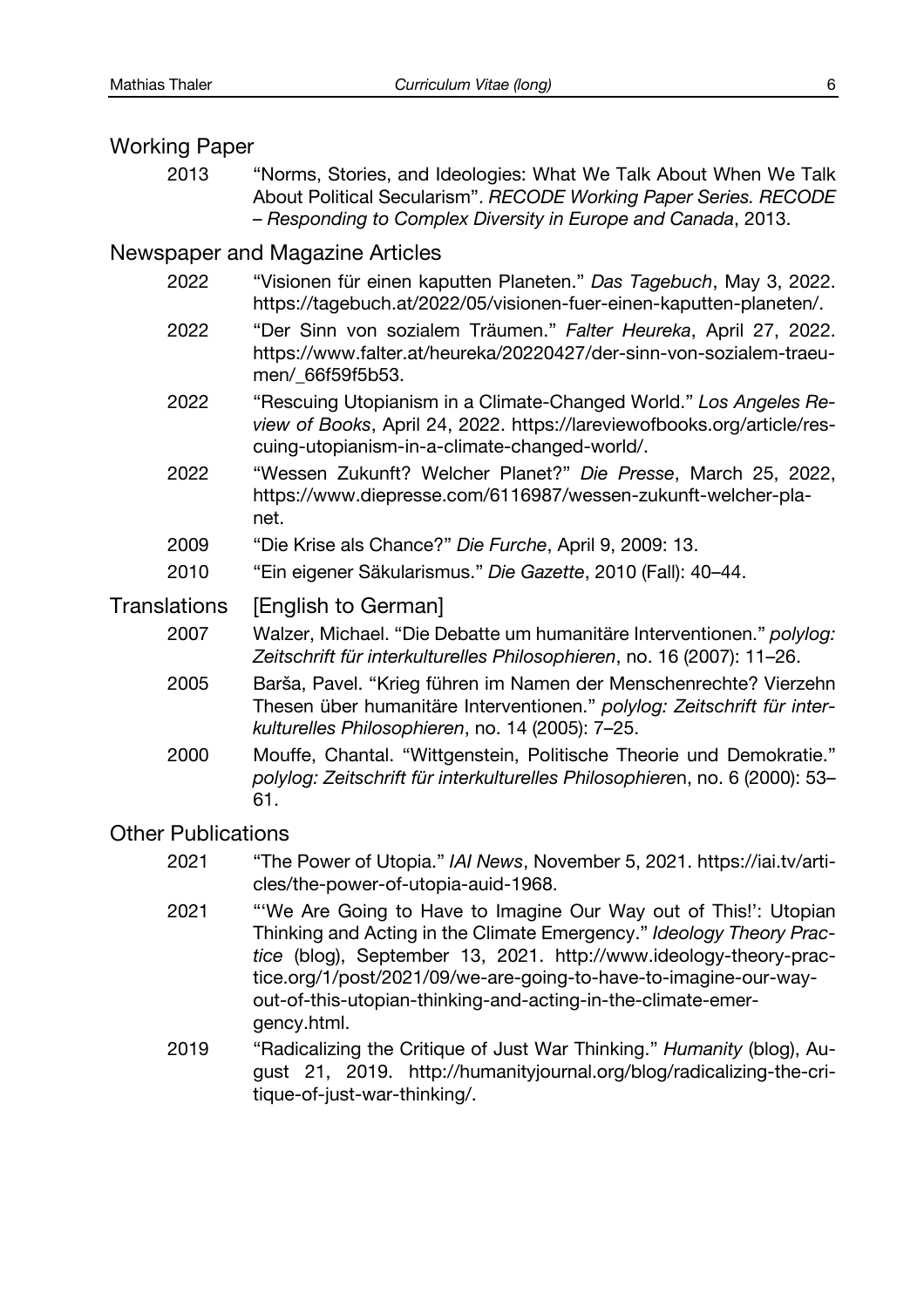- 2018 "Picket Line Rules Miss the Point." *OpenDemocracy* (blog), March 17, 2018. [https://www.opendemocracy.net/uk/mathias-thaler/picket-line](https://www.opendemocracy.net/uk/mathias-thaler/picket-line-rules-miss-point)[rules-miss-point](https://www.opendemocracy.net/uk/mathias-thaler/picket-line-rules-miss-point).
- 2018 "Dead Bodies (Do Not) Matter." *Humanity* (blog), November 9, 2018. <http://humanityjournal.org/blog/dead-bodies-do-not-matter/>. (with Tobias Kelly and Nicola Perugini)

## **Scholarships, Grants and Awards**

| 2020      | Leverhulme Research Fellowship. [49,176 GBP]                                                                                                                                                                                                                                                                                                             |
|-----------|----------------------------------------------------------------------------------------------------------------------------------------------------------------------------------------------------------------------------------------------------------------------------------------------------------------------------------------------------------|
| 2019      | SSSHARC International Fellowship, University of Sydney. [10,000 AUD]                                                                                                                                                                                                                                                                                     |
| 2019      | RIPPLE Annual Visiting Fellowship, KU Leuven. [5,000 EUR]                                                                                                                                                                                                                                                                                                |
| 2013-2017 | Marie Curie Career Integration Grant, Seventh Framework Programme<br>of the European Commission. [100,000 EUR]                                                                                                                                                                                                                                           |
| 2014      | Innovation Initiative Grant for the "Democracy Lab", College of Human-<br>ities and Social Sciences, University of Edinburgh. [1,500 GBP]                                                                                                                                                                                                                |
| 2013      | Knowledge Exchange Grant for a podcast series, College of Humani-<br>ties and Social Sciences, University of Edinburgh. [3,500 GBP]                                                                                                                                                                                                                      |
| 2012      | Gulbenkian Award for the best paper published in an international jour-<br>nal in the past two years by a social scientist under the age of 40 (in all<br>fields except Economics) from a Portuguese institution: "Political Judg-<br>ment Beyond Paralysis and Heroism." European Journal of Political<br>Theory 10, no. 2 (2011): 225-253. [5,000 EUR] |
| 2011      | Nomination for the Rudolf Wildenmann Prize, European Consortium for<br>Political Research, for an outstanding paper presented at the Joint Ses-<br>sions (St. Gallen).                                                                                                                                                                                   |
| 2011      | Joint Sessions Grant for Professionals, European Consortium for Polit-<br>ical Research. [600 EUR]                                                                                                                                                                                                                                                       |
| 2010      | Theodor Körner Preis, Theodor Körner Fonds (Austria). [1,500 EUR]                                                                                                                                                                                                                                                                                        |
| 2010      | Canada-Europe Award, International Council for Canadian Studies<br>(ICCS). [10,000 CAD]                                                                                                                                                                                                                                                                  |
| 2009      | Travel grant, Fundação Calouste Gulbenkian. [1,500 EUR]                                                                                                                                                                                                                                                                                                  |
| 2009      | Travel grant, Österreichische Forschungsgemeinschaft. [1,500 EUR]                                                                                                                                                                                                                                                                                        |
| 2008–2009 | Max Weber-fellowship, European University Institute, Florence (de-<br>clined). [38,000 EUR]                                                                                                                                                                                                                                                              |
| 2006–2007 | Postdoctoral fellowship, Austrian Ministry for Science, Education and<br>Culture. [55,000 EUR]                                                                                                                                                                                                                                                           |
| 2005      | Research grant, Austrian Marshallplan Fund. [5,000 EUR]                                                                                                                                                                                                                                                                                                  |
| 2003–2005 | PhD-scholarship, Austrian Academy of Sciences. [48,000 EUR]                                                                                                                                                                                                                                                                                              |
| 2001–2002 | Erasmus-scholarship for student exchange programmes. [7,000 EUR]                                                                                                                                                                                                                                                                                         |
| 1998-1999 | Scholarship for excellent studies, University of Vienna. [5,000 EUR]                                                                                                                                                                                                                                                                                     |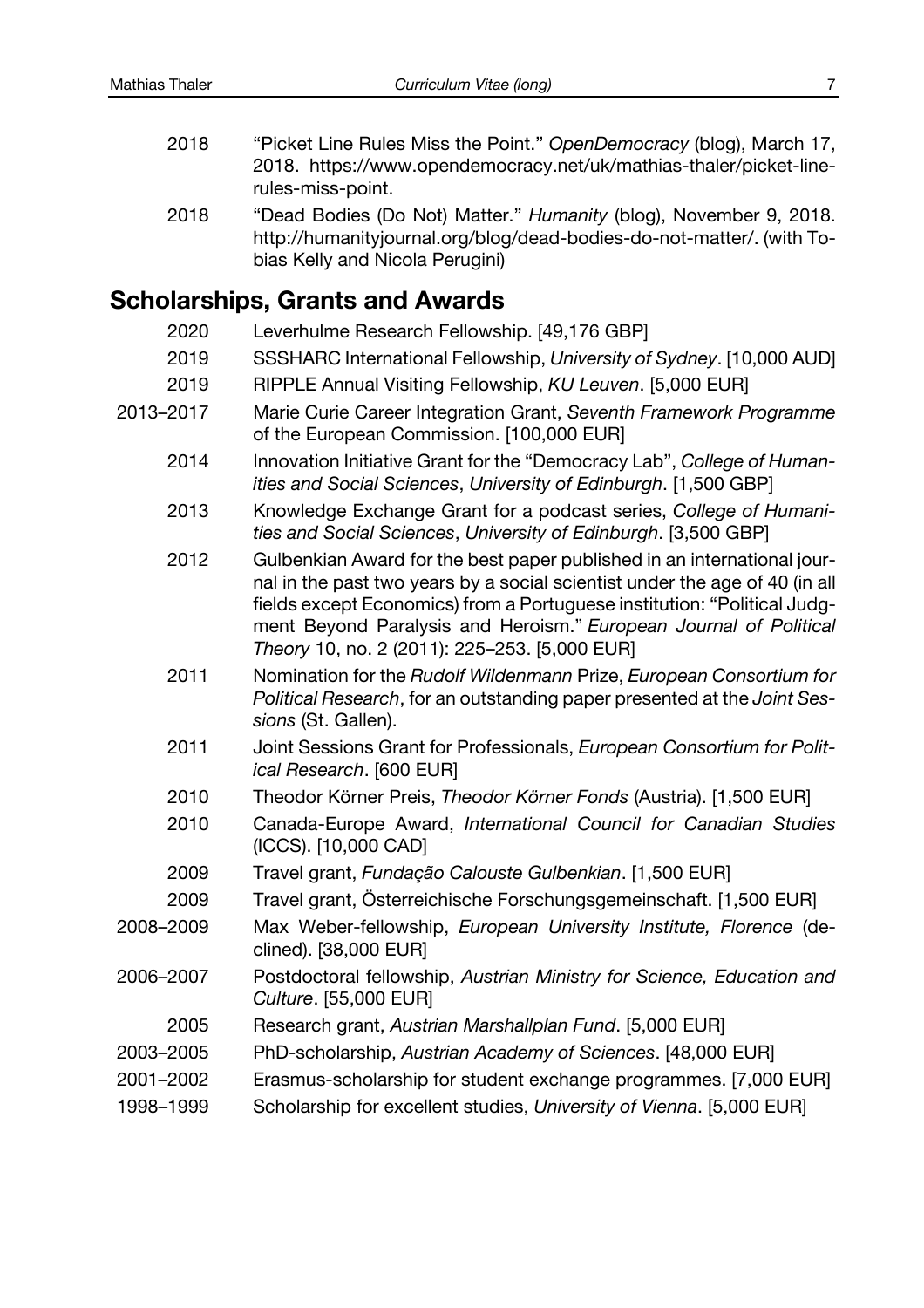## **Visiting Positions**

- 2019 Visiting Scholar, *Sydney Social Sciences and Humanities Advanced Research Centre*, *University of Sydney*.
- 2019 RIPPLE Visiting Scholar, *KU Leuven*.
- 2019 Sabbatical Fellow, *Institute for Advanced Studies in the Humanities*, *University of Edinburgh*.
- 2012 Visiting Scholar, *Centre for Political Ideologies*, *University of Oxford*.
- 2010 Visiting Scholar*, Centre de Recherche en Ethique de l'Université de Montréal*.
- 2005 Visiting Scholar, *Institute of European Studies*, *UC Berkeley*.
- 2004 Junior Visiting Fellow, *Institute for Human Sciences*, Vienna.

## **Editorial Board Membership**

- 2021–present Member of the editorial board of the newly founded journal *Journal of Pacifism and Nonviolence* (Brill).
- 2020–present Member of the editorial board of the book series *Theory Workshop: New Frontiers in Social and Political Theory* (Brill).
- 2008–2012 Member of the editorial board of *e-cadernos ces*.
- 1998–2012 Member of the editorial board of *polylog: Zeitschrift für interkulturelles Philosophieren* (web-version: http://www.polylog.org).

## **Research Projects**

### Principal Investigator

- 2013–2017 "Judging Political Violence: Histories, Norms and Contestations" (financed through the *Seventh Framework Programme* of the European Community). [100,000 EUR]
- 2010–2011 "The Reasonable Accommodation of Minorities: Lessons from Canada" (financed through the *International Council of Canadian Studies*). [10,000 CAD]

Co-Investigator and Team Member

2015–2019 "Political Settlements Research Programme" (financed through the UK *Department for International Development*; PI: Christine Bell, University of Edinburgh). [4.5m GBP]

## **Languages**

| German  | native speaker.                             |
|---------|---------------------------------------------|
| English | excellent in speaking, reading and writing. |

- *French* excellent in speaking and reading, advanced in writing.
- *Portuguese* advanced in speaking and reading, basic in writing.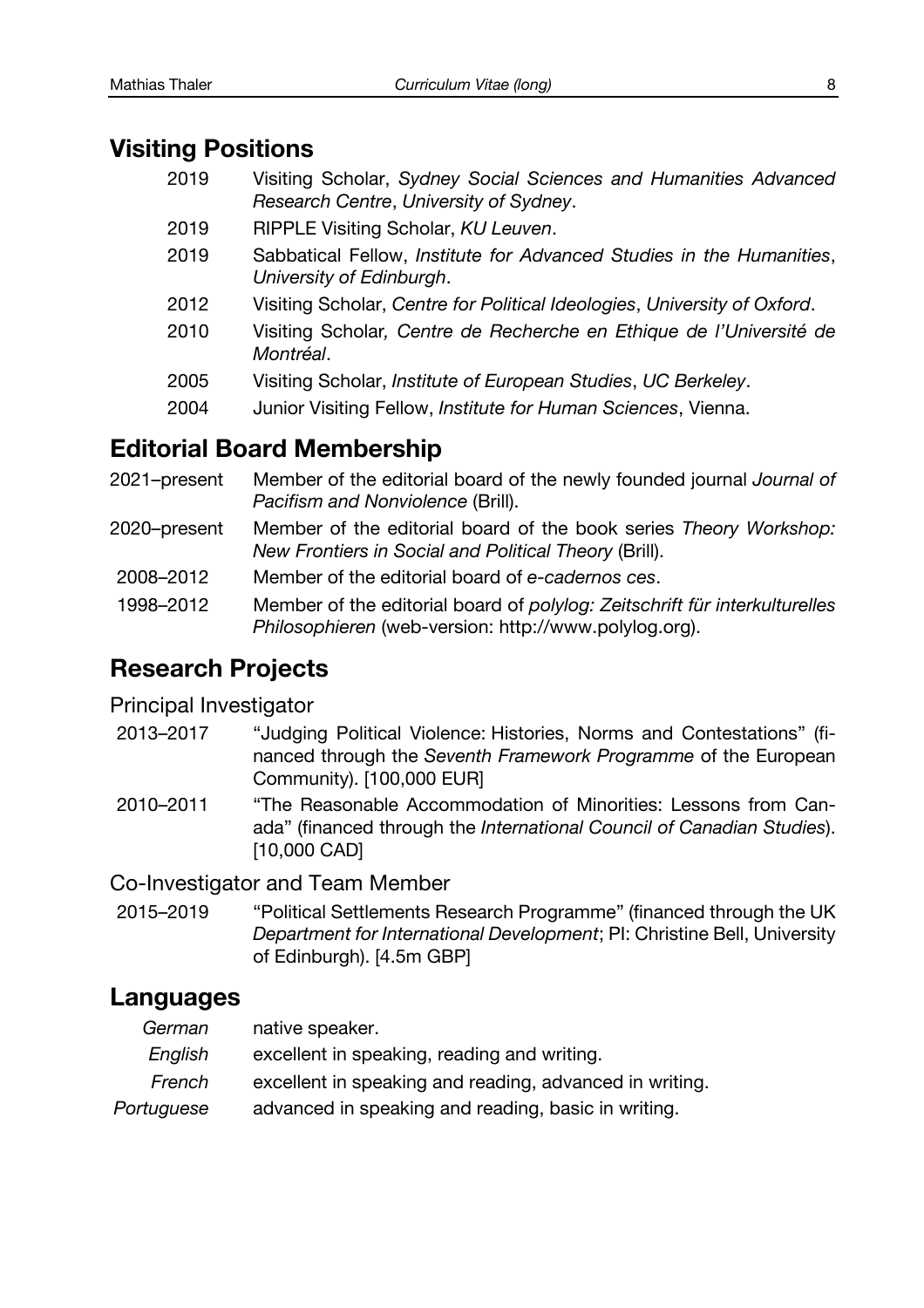## **Teaching**

Summer Term 2021

- Postgraduate seminar "Introduction to Democratic Theory", Politics and International Relations, *Pompeu Fabra University, Barcelona*.
- MA seminar "Philosophy of Human Rights", *University of Applied Arts, Vienna.*
- Undergraduate lecture "Political Thinkers Michel Foucault", *Politics and International Relations*, *University of Edinburgh* (course convener: Mihaela Mihai).

### Winter Term 2020

– Undergraduate lecture "Democracy and its Discontents", *Politics and International Relations*, *University of Edinburgh* (course convener: Mathias Thaler); nominated for best EUSA Overall Teacher Award.

### Summer Term 2020

- Undergraduate lecture "Democracy and its Discontents", *Politics and International Relations*, *University of Edinburgh* (course convener: Mathias Thaler).
- Undergraduate lecture "War and Justice", Politics and International Relations, University of Edinburgh (course convener: Paul Raekstad).
- Postgraduate seminar "Contemporary Political Theory", Politics and International Relations, University of Edinburgh (course convener: Mihaela Mihai).

### Winter Term 2018

- Undergraduate lecture "Populism: Pathology or Panacea?", *Politics and International Relations*, *University of Edinburgh* (course convener: Luke March); nominated for best EUSA Overall Teacher Award.
- Undergraduate lecture "War and Justice", *Politics and International Relations*, *University of Edinburgh* (course convener: Kieran Oberman); nominated for EUSA Best Course Award.
- MA seminar "Philosophy of Human Rights", *Faculty of Law*, *University of Vienna.*

### Summer Term 2018

- Postgraduate seminar "War and Morality" *Politics and International Relations*, *University of Edinburgh* (course convener: Mathias Thaler).
- Undergraduate lecture "War and Justice", *Politics and International Relations*, *University of Edinburgh* (course convener: Kieran Oberman).

### Winter Term 2017

- Undergraduate lecture "Democracy and its Discontents", *Politics and International Relations*, *University of Edinburgh* (course convener: Mathias Thaler.
- MA seminar "Philosophy of Human Rights", *Faculty of Law*, *University of Vienna.*

### Summer Term 2017

– Postgraduate seminar "War and Morality" *Politics and International Relations*, *University of Edinburgh* (course convener: Mathias Thaler).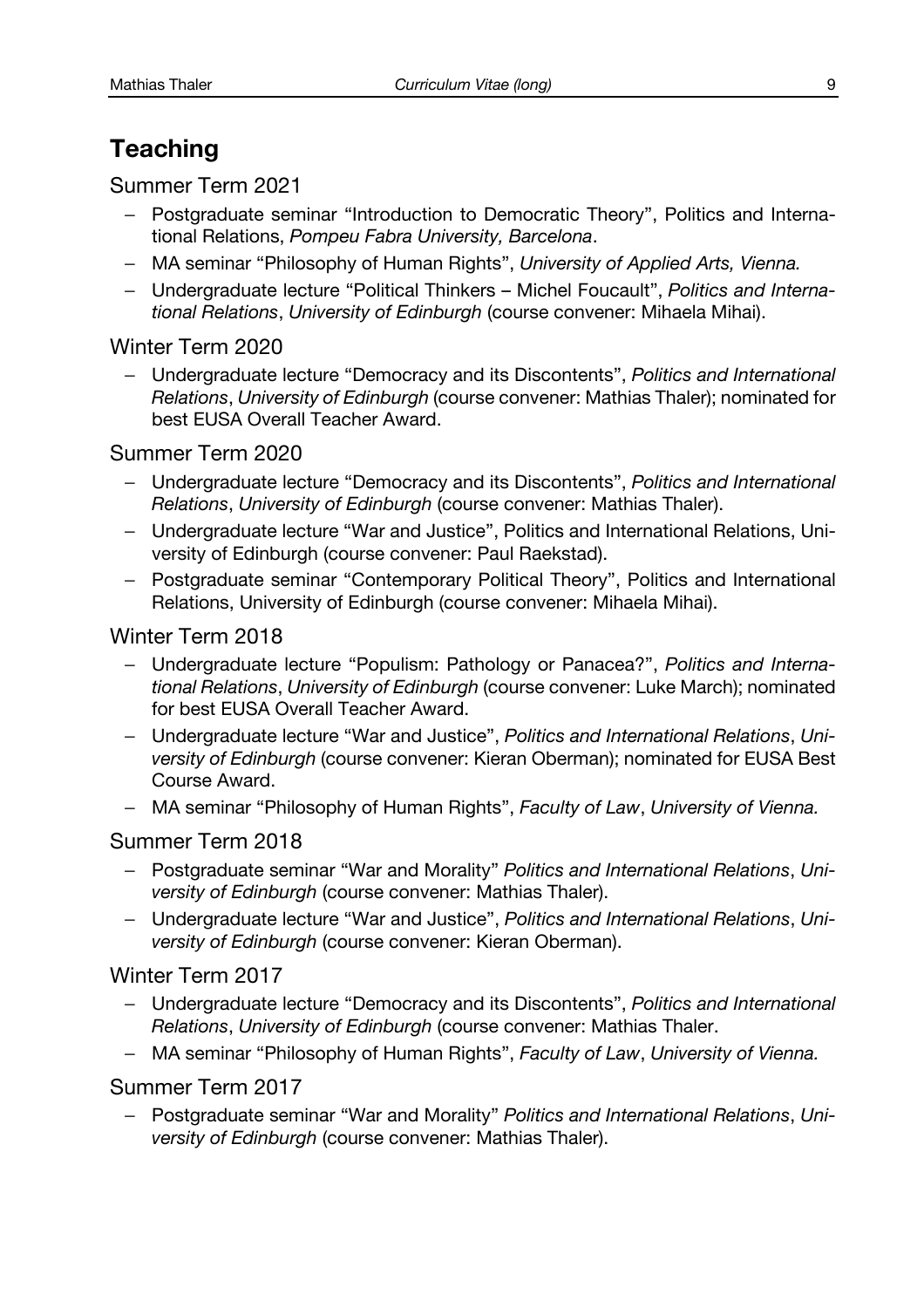– Undergraduate lecture "War and Justice", *Politics and International Relations*, *University of Edinburgh* (course convener: Kieran Oberman).

### Winter Term 2016

- Undergraduate lecture "Democracy and its Discontents", *Politics and International Relations*, *University of Edinburgh* (course convener: Mathias Thaler); nominated for EUSA Best Course Award.
- Undergraduate lecture "Democracy in Divided Societies", *Politics and International Relations*, *University of Edinburgh* (course convener: Wilfried Swenden).
- MA seminar "Philosophy of Human Rights", *Faculty of Law*, *University of Vienna* (MA convener: Manfred Nowak).

### Summer Term 2016

– Postgraduate seminar "War and Morality" *Politics and International Relations*, *University of Edinburgh* (course convener: Mathias Thaler); nominated for EUSA Best Course and Best Overall Teacher Awards.

#### Winter Term 2015

- Undergraduate lecture "Democracy and its Discontents", *Politics and International Relations*, University of Edinburgh (course convener: Mathias Thaler); nominated for EUSA Best Course and Best Overall Teacher Awards.
- MA seminar "Philosophy of Human Rights", *Faculty of Law*, *University of Vienna* (MA convener: Manfred Nowak).

### Summer Term 2015

- Undergraduate lecture "War and Justice", *Politics and International Relations*, *University of Edinburgh* (course convener: Mathias Thaler).
- Postgraduate seminar "War and Morality" *Politics and International Relations*, *University of Edinburgh* (course convener: Elizabeth Cripps).

#### Winter Term 2014

- MA lecture "Democracy and its Discontents", *Politics and International Relations*, University of Edinburgh (course convener: Mathias Thaler); nominated for EUSA Best Course and Best Overall Teacher Awards.
- MA seminar "Philosophy of Human Rights", *Faculty of Law*, *University of Vienna* (MA convener: Manfred Nowak).

### Summer Term 2014

- Undergraduate lecture "War and Justice", *Politics and International Relations*, *University of Edinburgh* (course convener: Andrea Birdsall).
- Postgraduate seminar "War and Morality" *Politics and International Relations*, *University of Edinburgh* (course convener: Mathias Thaler).

### Winter Term 2013

– Postgraduate seminar "Global Environment, Politics and Society", *Politics and International Relations*, *University of Edinburgh* (course convener: Elizabeth Bomberg).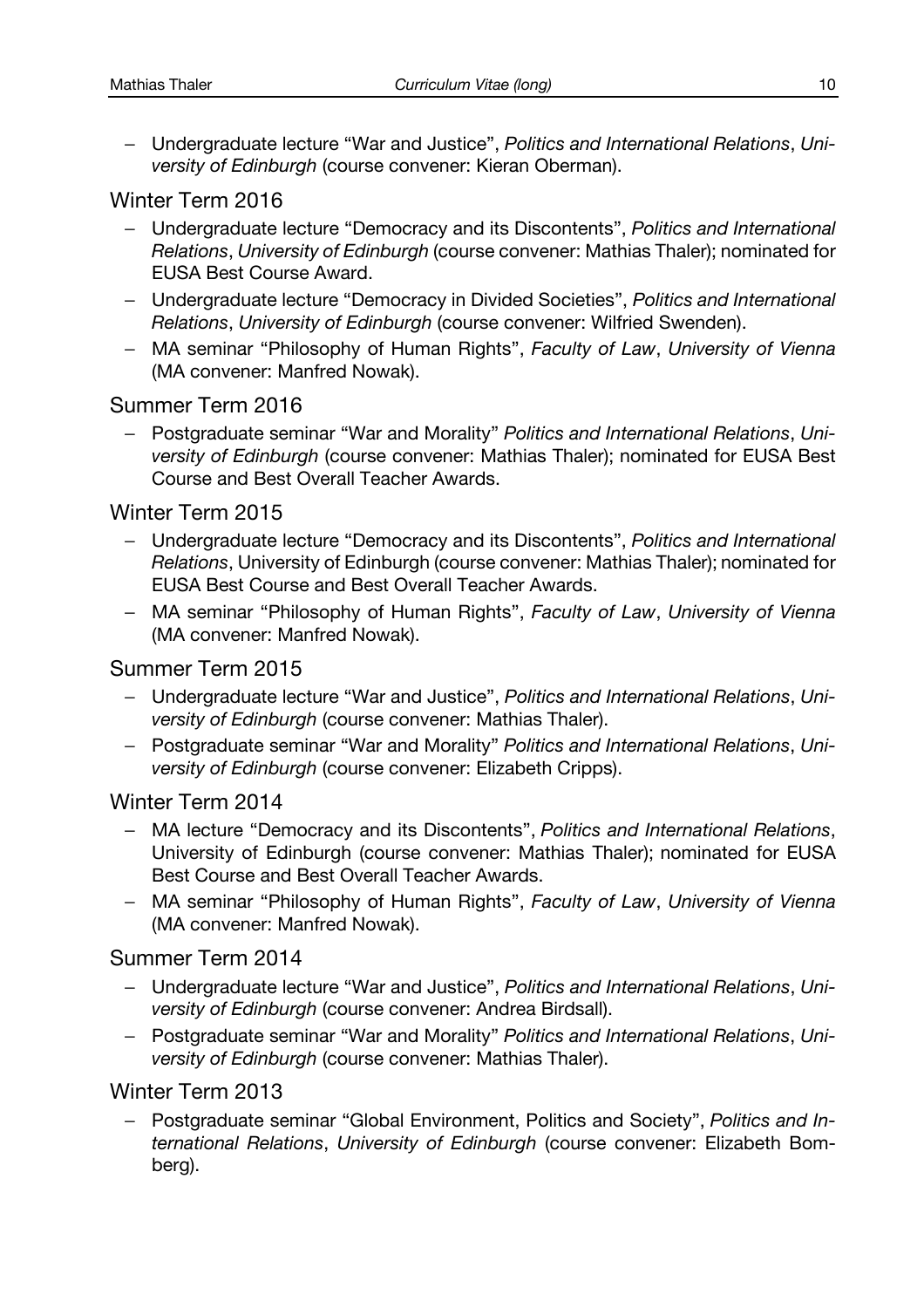– Undergraduate seminar "Philosophy of Human Rights", *Faculty of Law*, *University of Vienna* (MA convener: Manfred Nowak).

## Teaching Before Arrival at Edinburgh

- 2009–2012: lecturer in the PhD stream "Democracy in the 21st Century", *Faculdade de Economia*, *Universidade de Coimbra*.
- 2008–2012: lecturer in the MA stream "Roads to Democracy", *Faculdade de Economia*, *Universidade de Coimbra*.
- Winter term 2012: lecture and seminar "War and Justice", *Politics and International Relations*, *University of Edinburgh* (course convener: Elizabeth Cripps).
- Summer term 2012: seminar "The Contested Morality of Public Reason", *Department of Philosophy*, *University of Vienna*.
- Winter term 2011: Graduate seminar "Theories of Democracy", *Faculdade de Economia*, *Universidade de Coimbra*.
- Summer term 2011: lecture course (together with Mihaela Mihai) "Toleration: Past and Present of a Contested Virtue", *Department of Philosophy*, *University of Vienna*.
- Summer term 2010: lecture course "Being a Citizen of the World: A Historical and Conceptual Introduction to Cosmopolitanism", *Department of Philosophy*, *University of Vienna*.
- Summer term 2010: seminar "Wieviel Religion verträgt die Demokratie? Aktuelle Debatten in der politischen Philosophie", *Department of Philosophy*, *University of Klagenfurt*.
- Summer term 2009: seminar "Faces of Justice: Liberalism and its Critics", *Department of Philosophy*, *University of Vienna*.
- Summer term 2009: seminar "Facetten der Gerechtigkeit", *Department of Philosophy*, *University of Klagenfurt*.
- Summer term 2006: teaching assistant for the class "Introduction to  $20<sup>th</sup>$  Century Philosophy II", *University of Vienna* (Prof. Franz Martin Wimmer).
- Winter term 2005: teaching assistant for the class "Introduction to  $20<sup>th</sup>$  Century Philosophy I", *University of Vienna* (Prof. Franz Martin Wimmer).

## **Examiner Duties**

2019– Politics and International Relations, *Queen Mary, University of London*: External Examiner.

## **Supervision**

### Postgraduate (PhD)

*In Progress*

- Grace Garland (PhD, *University of Edinburgh*, 2020–).
- Talia Shoval (PhD, *University of Edinburgh*, 2019–).
- Max Rozenburg (PhD, *University of Edinburgh*, 2018–).
- Camilo Ardilo Arévalo (PhD, *University of Edinburgh*, 2018–).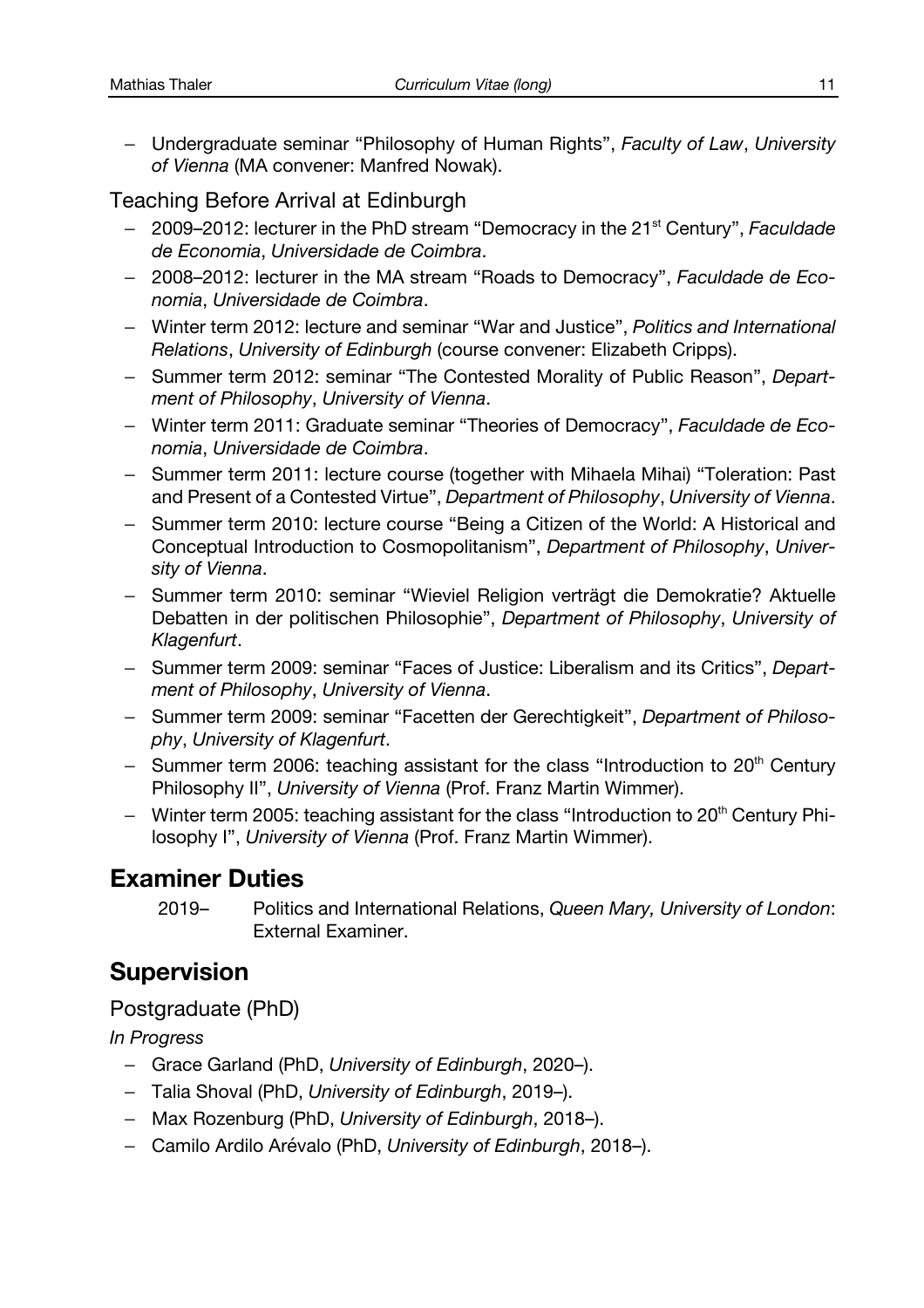#### *Completed*

- Louis Fletcher (PhD, *University of Edinburgh*, 2015–2020).
- Gisli Vogler (PhD, *University of Edinburgh*, 2016–2019).
- Alec Ross (PhD, *University of Edinburgh*, 2017–2021).
- Lukas Slothuus (PhD, *University of Edinburgh*, 2015–2022).

## Postgraduate (MSc)

Supervised more than 25 dissertations.

### Undergraduate (BA and MA)

Supervised more than 30 dissertations.

## **Administrative and Management Activities**

| 2020-     | School of Social and Political Sciences, University of Edinburgh: Co-<br>Director of Research.                                                                                     |
|-----------|------------------------------------------------------------------------------------------------------------------------------------------------------------------------------------|
| $2017 -$  | University of Edinburgh: member of the Steering Committee of the Uni-<br>versity's Centre for the Study of Modern and Contemporary History.                                        |
| $2015 -$  | University of Edinburgh: member of the Steering Committee of the Uni-<br>versity's Centre for Security Research (CESER).                                                           |
| 2020-2021 | Politics and International Relations, University of Edinburgh: Research<br>Convenor.                                                                                               |
| 2018–2020 | Politics and International Relations, University of Edinburgh: Member of<br>the Strategy Committee.                                                                                |
| 2018–2020 | Politics and International Relations, University of Edinburgh: Member of<br>the Teaching Committee.                                                                                |
| 2016–2019 | Politics and International Relations, University of Edinburgh: Pro-<br>gramme Director of the MSc degree in International Political Theory.                                        |
| 2015-2016 | Politics and International Relations, University of Edinburgh: member of<br>the PhD scholarship committee.                                                                         |
| 2015      | University of Edinburgh: member of hiring committees for five positions<br>at the Law School, within the Political Settlements project (PI: Christine<br>Bell).                    |
| 2014–2018 | University of Edinburgh: Deputy Director (Communications) of the Uni-<br>versity's Global Justice Academy.                                                                         |
| 2013–2014 | University of Edinburgh: convener of the Political Theory Research<br>Group.                                                                                                       |
| 2010-2012 | Centro de Estudos Sociais, Universidade de Coimbra: co-coordinator<br>of the academic observatory POLICREDOS (Politics of Cultural and<br>Religious Diversity in Southern Europe). |
| 2009–2012 | Centro de Estudos Sociais, Universidade de Coimbra: vice-president<br>of the General Assembly of Researchers.                                                                      |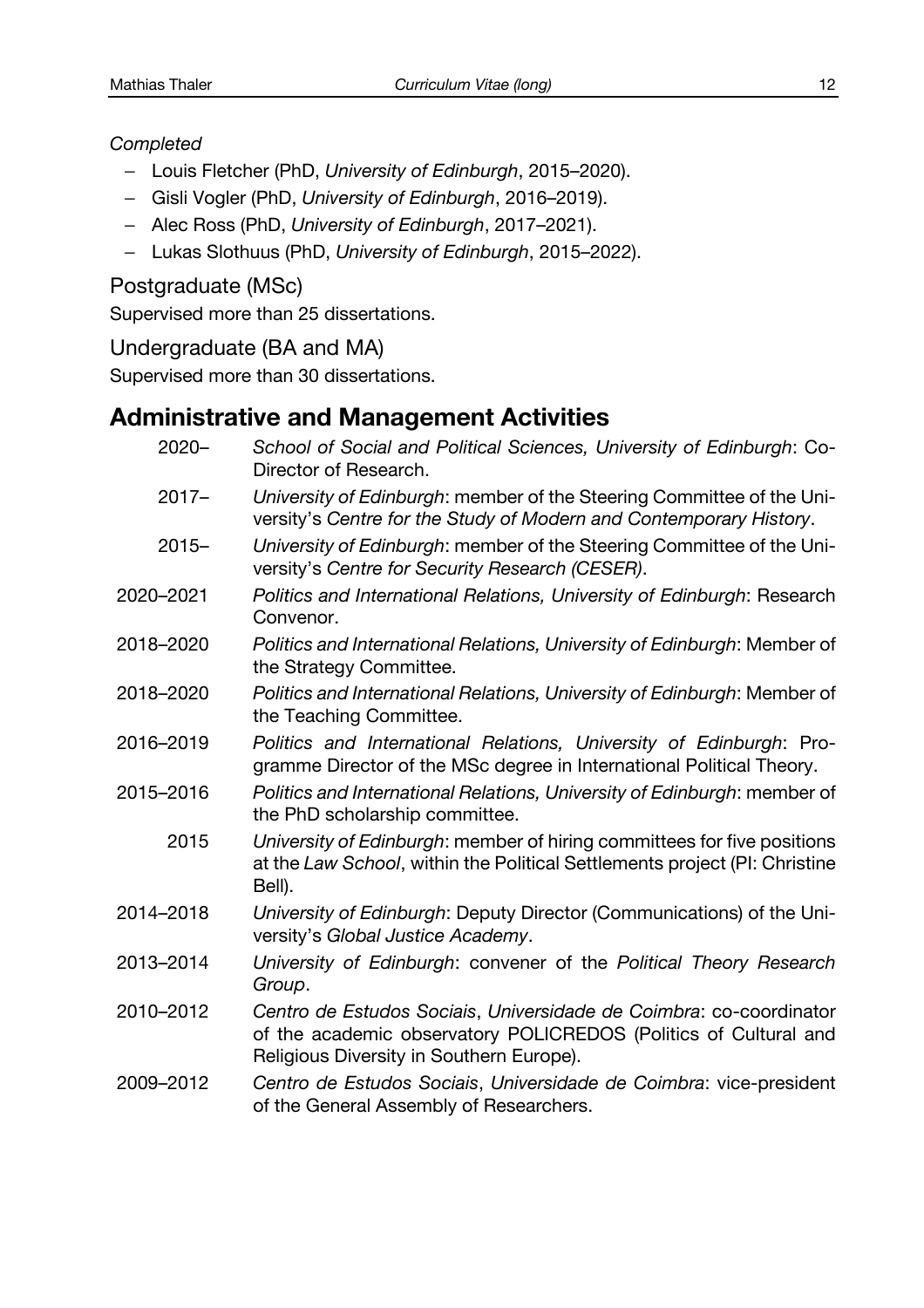## **Organizer Activities**

- 4/19-4/22/2022: Main organizer and local host of the *ECPR Joint Sessions* 2022 at the University of Edinburgh.
- 3/17-3/18/2022: *University of Edinburgh*, organizer (with Davina Cooper) of a workshop series on utopia and failure.
- 5/30-6/1/2019, *University of Edinburgh*, organizer (with Fabian Hilfrich, Juliet Kaarbo and Louis Fletcher) of a conference entitled "Peace among the Ruins", with, amongst others, Duncan Bell (Cambridge), Patricia Owens (Sussex) and Erez Manela (Harvard).
- 5/11/2018, *University of Edinburgh*, organizer (with Toby Kelly and Nicola Perugini) of a workshop entitled "Politics in the Face of Death", with, amongst other, Banu Bargu (UC Santa Cruz) and Achille Mbembe (Witwatersrand).
- 11/18–11/19/2016, *University of Edinburgh* and *University of St Andrews*: organizer (with Mihaela Mihai and Vassilios Paipais) of a workshop and panel entitled "Political Ontology, Critique and Democratic Politics", with (amongst others) Aletta Norval (Essex), Lois McNay (Oxford), Oliver Marchart (Vienna) and Sergei Prozorov (Helsinki).
- 4/24–4/28/2016, *Scuola Normale Superiore*, *Scuola Superiore Sant'Anna* and the *University of Pisa*: organizer (with Mihaela Mihai) of a workshop entitled "Imagining Political Violence", during the ECPR Joint Sessions 2016.
- 6/24–6/26/2015, *University of Edinburgh*: organizer (with Niall Whelehan) of the Summer School "Political Violence: Perspectives from Law, History and Political Theory" with Christine Bell (Edinburgh), Donald Bloxham (Edinburgh), Elizabeth Frazer (Oxford), John Horne (Dublin), Kimberly Hutchings (London) and Manfred Nowak (Vienna).
- 11/27/2014, *University of Edinburgh* (UK): co-organizer (with five of my undergraduate students) of a panel on teaching and democracy, with (amongst other) David Held (Durham).
- 9/3-6/2014, *University of Glasgow* (UK): organizer (with Thomas Fossen) of a panel on pragmatist approaches in contemporary political theory, with Matthew Festenstein (York), Robert Talisse (Vanderbilt) and Eva Erman (Uppsala), during the *ECPR*  General Conference.
- 6/20/2014, *University of Edinburgh* (UK): organizer of a workshop on "Spectating and Acting" with Jeffrey Green (Philadelphia), Carol Gould (New York), Mihaela Mihai (York) and Andrew Schaap (Exeter).
- 9/6/2013, *Science Po Bordeaux* (France): organizer (with Mihaela Mihai) of a panel on political judgment with Claudio Corradetti (Oslo), Alessandro Ferrara (Rome) and Linda Zerilli (Chicago), during the *ECPR* General Conference.
- 5/2–5/3/2013, *University of Edinburgh* (UK): organizer of two talks by Judith Lichtenberg (Washington, D.C.) and David Luban (Washington, D.C.).
- 2011–2012, *Centro de Estudos Sociais*, *Universidade de Coimbra* (Portugal): organizer of a regular introductory course to the data bank management tool "Zotero".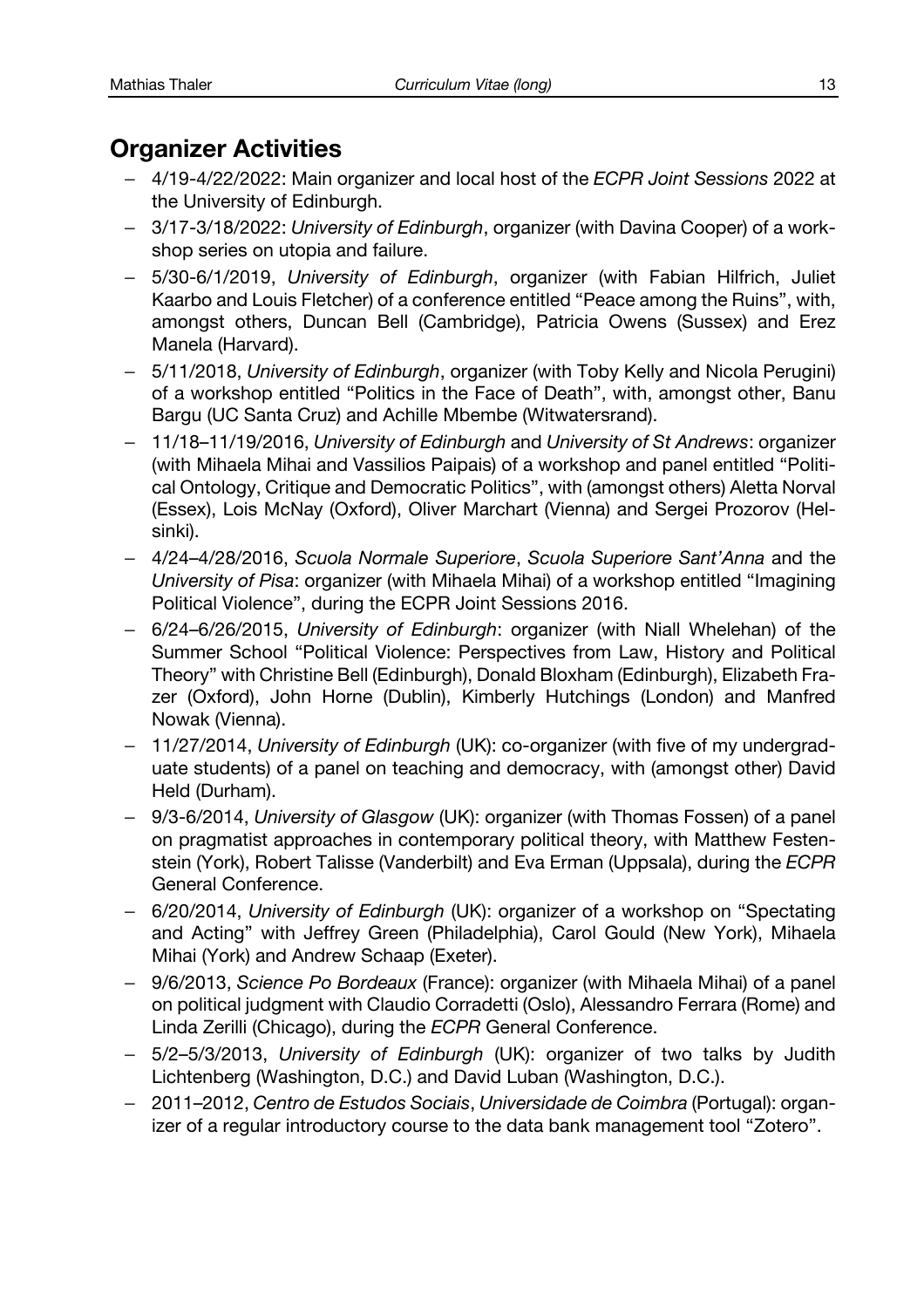- 2008–2012, *Centro de Estudos Sociais*, *Universidade de Coimbra* (Portugal): organizer of the monthly "Tuesday Seminar" series.
- 7/4–7/6/2012, *Centro de Estudos Sociais*, Lisbon (Portugal): organizer (together with Teresa Toldy) of the Summer School "Secularism, Gender and Democracy" with Veit Bader (Amsterdam), Rajeev Bhargava (New Delhi) and Chia Longman (Ghent).
- 1/23–1/26/2012, *Centro de Estudos Sociais*, *Universidade de Coimbra* (Portugal): organizer (together with Mihaela Mihai and Giuseppe Ballacci) of the "Semana da Filosofia Política" with Alessandro Ferrara (Rome) and Serdar Tekin (Izmir).
- 1/11/2012, *Centro de Estudos Sociais*, *Universidade de Coimbra* (Portugal): organizer of a workshop on academic publishing strategies.
- 1/5/2012, *Fundação Calouste Gulbenkian*, Lisbon (Portugal): organizer of a talk by Tariq Ramadan (Paris/Oxford) on "Challenges Facing European Muslims Today".
- 8/26/2011, Reykjavik (Iceland): organizer (together with Mihaela Mihai) of a panel on the relationship between democracy and memory, during the *ECPR* General Conference.
- 6/3–6/5/2011, *Centro de Estudos Sociais, Universidade de Coimbra* (Portugal): scientific coordinator of the international conference "Challenging Citizenship" with, amongst others, James Tully (Victoria), Simone Chambers (Toronto), Rainer Bauböck (Florence) and Rajeev Bhargava (New Delhi).
- 4/26/2011, *CES-Lisboa*, Lisbon (Portugal): organizer (together with João Rodrigues) of a one-day workshop on: "As possibilidades da democracia económica" (On the potential of economic democracy) with Axel Gosseries (Louvain).
- 2/19/2011, *Universidade de São Paulo (Brazil)*: organizer (together with Mihaela Mihai) of a panel on political apologies during the first *IPSA-ECPR* joint conference
- 11/19/2010–11/20/2010, *Centro de Estudos Sociais*, *Universidade de Coimbra* (Portugal): organizer of the advanced training course "Secularism: Theory and Practice in Dialogue".
- 11/19/2010, *Mosteiro de Santa Clara-a-Velha*, Coimbra (Portugal): organizer of a roundtable with Fernando Catroga (*Faculdade de Letras da Universidade de Coimbra*); other participants: Abdoolkarim Vakil, Teresa Toldy and Silas Oliveira.
- 10/4/2010–6/12/2010, organizer of the weekly film series "Fé?" at the *Teatro da Cerca de Sao Bernardo*, Coimbra (Portugal).
- 9/17/2007, one-day workshop for the *Pedagogical Institute Vienna*; title: "Die Entstehung der Menschenrechte: Eine genealogische Betrachtung" (The Evolution of Human Rights: A Genealogical Survey).
- 6/16/2004, one-day workshop for the summer school of *ATTAC* (Austria); title: "Braucht die Politik überhaupt Moral? Zum prekären Verhältnis zwischen Politik und Moral am Beispiel von NGOs" (Does Politics Need Morality?).
- 12/3–12/4/2004, Co-organization of the international conference "Human Rights between Economy, Law and Ethics" in Vienna.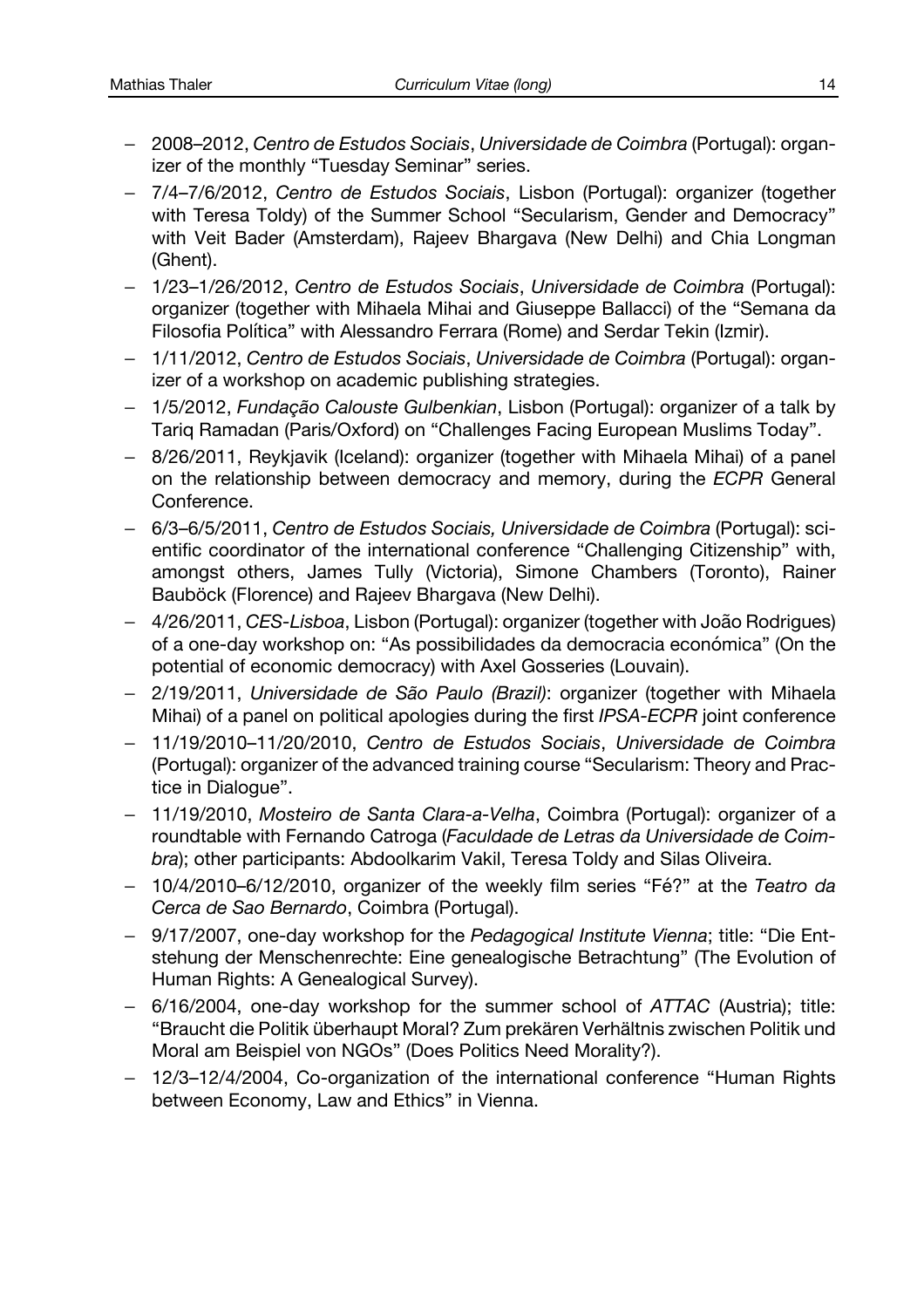## **Talks**

- 3/25/2022, *Indian Institute of Technology*, Indore: "Commemorating Ecological Loss in the Age of Omnicide". [invited]
- 11/25/21, *Pompeu Fabra University* (Spain): "Warning through Extrapolation". [invited]
- 5/29/2020, *University of Minho*, Braga (Portugal): "Utopias in the Anthropocene". [invited]
- 5/12/2020, *University of Bath* (UK): "Rethinking Political Violence". [invited]
- 2/14/2020, *University of Leeds* (UK): "Rethinking Political Violence". [invited]
- 6/12/2019, *University of Sydney* (Australia): "Hope and Fear in the Anthropocene". [invited]
- 4/4/2019, *KU Leuven* (Belgium): "Peace as a Minor, Grounded Utopia". [invited]
- 1/29/2019, *University of York* (UK): "Bleak Dreams, not Nightmares: Critical Dystopias and the Necessity of Melancholic Hope". [invited]
- 1/17/2019, *University of Oxford* (UK): "Bleak Dreams, not Nightmares: Critical Dystopias and the Necessity of Melancholic Hope". [invited]
- 11/8/2018, *University of Cambridge* (UK): "Peace as a Minor, Grounded Utopia". [invited]
- 11/8/2018, *University of East Anglia* (UK): "Peace as a Minor, Grounded Utopia". [invited]
- 10/19-21/2018, *University of Leiden* (Netherlands): "Bleak Dreams, not Nightmares: Critical Dystopias and the Necessity of Melancholic Hope" , during a workshop organized by Herman Siemens. [invited]
- 10/12/2018, Vienna (Austria), talk on the concept of "freedom" during the exhibition opening at Belvedere gallery. [invited]
- 9/1/2018, Boston (USA): "Reconciliation through Estrangement", during the *APSA* General Conference. [refereed]
- 9/6-9/2017, *University of Oslo* (Norway), "Reconciliation through Estrangement". during the *ECPR* General Conference. [refereed]
- 6/21-23/2017, *Monash University Prato* (Italy): "Reconciliation through Estrangement". [invited]
- 6/9/2017, *University of Vienna* (Austria): "Peace as a Minor, Grounded Utopia". [invited]
- 5/18/2017, *Czech Academy of Sciences*, Prague (Czech Republic): "Hope Abjuring Hope: On the Place of Utopia in Realist Political Theory", during the Critical Theory conference "Philosophy and Social Sciences".
- 4/12/2016, *Strathclyde University* (UK): "Peace as a Minor, Grounded Utopia", during the *PSA* General Conference. [refereed]
- 12/7/2016, *University of Edinburgh* (UK): "Hope Abjuring Hope: On the Place of Utopia in Realist Political Theory", organized by the *Political Theory Research Group*, *University of Edinburgh*.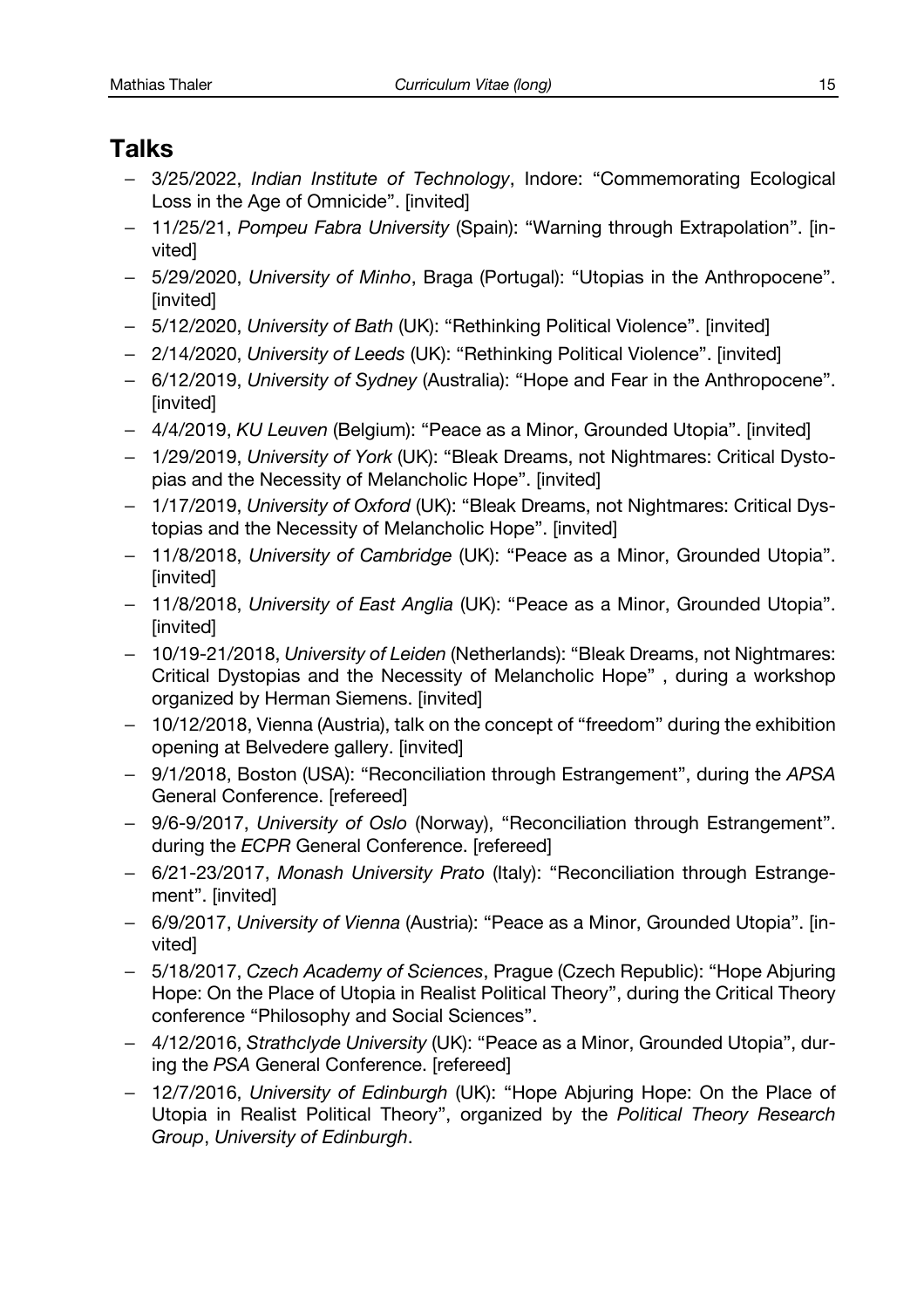- 11/19/2016, *University of St Andrews* (UK): "Hope Abjuring Hope: On the Place of Utopia in realist Political Theory", during the workshop "What Is to Be Done? Political Ontology, Critique and Democratic Politics".
- 6/9-6/10/2016, *Durham University* (UK): "Political Theory and its Audience: Reflections on a Contentious Relationship", during the "Political Responsibility" workshop. [invited]
- 5/20/2016, *Czech Academy of Sciences*, Prague (Czech Republic): "Unhinged Frames: Assessing Thought Experiments in Normative Political Theory", during the Critical Theory conference "Philosophy and Social Sciences".
- 1/22/2016, *University of Cambridge* (UK): "Imagining Violence", invited talk organized by the Department of German. [invited]
- 9/3-9/6/2015, San Francisco (USA): "Unhinged Frames: When Hypotheticals About Torture Go Wrong", during the *APSA* General Conference. [refereed]
- 7/2/2015, *University of Edinburgh* (UK): "Unhinged Frames: When Hypotheticals About Torture Go Wrong", during the Ethics of War workshop organized by *the Just World Institute*.
- 3/30/2015, Sheffield (UK): "Unhinged Frames: When Hypotheticals About Torture Go Wrong", during the *PSA* General Conference. [refereed]
- 1/28/2015, *University of Edinburgh* (UK): "Unhinged Frames: When Hypotheticals About Torture Go Wrong", organized by the *Political Theory Research Group*, *University of Edinburgh*.
- 9/4/2014, *University of Glasgow* (UK): "A Pragmatist Defence of the Ban on Torture", during the *ECPR* General Conference. [refereed]
- 6/24/2014, *University of Westminster* (UK): "*Discursus Interruptus*: Revisiting James Tully's Democratic Conception of Public Philosophy". [invited]
- 6/12/2014, *University of Copenhagen* (Denmark): "A Pragmatist Defence of the Ban on Torture". [invited]
- 5/23/2014, *Czech Academy of Sciences*, Prague (Czech Republic): "A Pragmatist Defence of the Ban on Torture", during the Critical Theory conference "Philosophy and Social Sciences".
- 4/11/2014, *University of Southampton* (UK): Presentation of the JUDGEPOL project, organized by the Political Thought Specialist Group of the Political Studies Association.
- 2/26/2014, *University of Edinburgh*: "A Pragmatist Defence of the Ban on Torture", organized by the *Political Theory Research Group*, *University of Edinburgh*.
- 11/12/2013*, University of York* (UK): "On Time in Just War Theory". [invited]
- 6/9/2013, *Science Po Bordeaux* (France): "On Time in Just War Theory", during the *ECPR* General Conference. [refereed]
- 7/12/2103, *University of St. Andrews* (UK): "Law in Larry May". [invited]
- 24/6/2013, *University of Stirling* (UK): "Political Imagination and the Crimes of Crimes", during the Annual Conference of the *Association for Legal and Social Philosophy*. [refereed]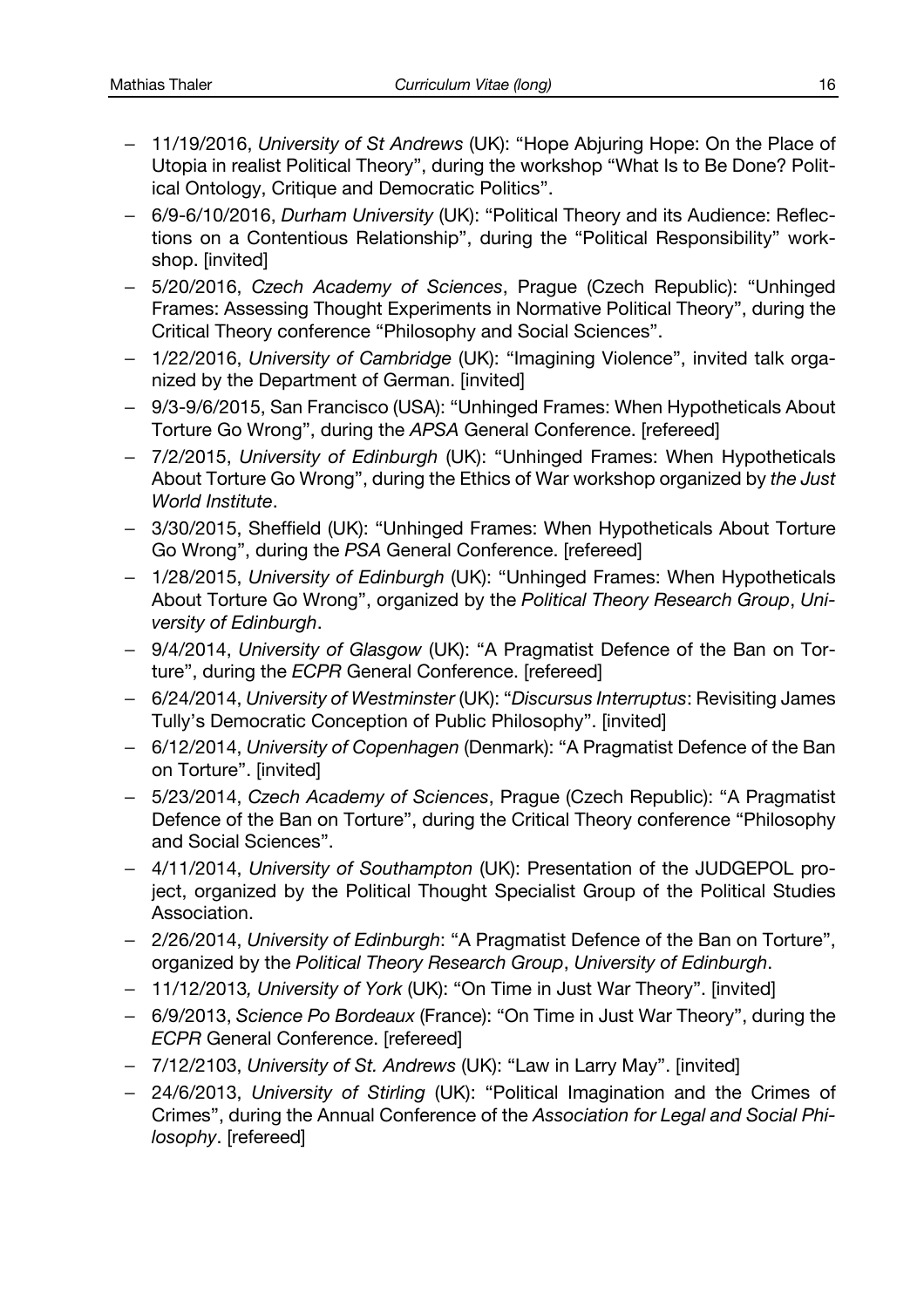- 5/23/2013, *Czech Academy of Sciences*, Prague (Czech Republic): "Political Imagination and the Crime of Crimes", during the Critical Theory conference "Philosophy and Social Sciences".
- 13/3/2013, *University of York* (UK): "Flexible Banister? Hannah Arendt and the Pragmatist Ethos" [invited]
- 6/3/2013, *University of Edinburgh* (UK): "On Time in Just War Theory: From Chronos to Kairos", organized by the *Political Theory Research Group*, *University of Edinburgh*.
- 2/28/2013, *University of Edinburgh* (UK): "Violence", during the "Adventure Lunch" workshop series at the *School of Social and Political Sciences*, *University of Edinburgh*.
- 5/29/2012, *Galeria Santa Clara,* Coimbra (Portugal): "Hannah Arendt", during the public lecture series "Vidas e Vozes". [invited]
- 5/4/2012, *Universidade do Minho* (Portugal): "Political Imagination and the Crime of Crimes: Coming to Terms with 'Genocide'", during the 3rd *Meeting on Ethics and Political Philosophy*.
- 4/12/2012, *University of Newport* (UK): "Political Imagination and the Crime of Crimes: Coming to Terms with 'Genocide'", during the conference *Ideals and Reality in Social Ethics*. [refereed]
- 3/27/2012, *Centre for the Study of Democracy*, *University of Westminster* (UK): "Historical Injustice and the Politics of Apology". [invited]
- 3/1/2012, *University of Oxford* (UK): "Just Pretending: Political Apologies for Historical Injustice and Vice's Tribute to Virtue". [invited]
- 10/21/2011, *Université de Neuchâtel* (Switzerland): participation in the workshop "The Public Management of Religion: From State Building to New Forms of Minorities' Mobilization", organized by the ESF research networking programme *RECODE – Responding to Complex Diversity in Europe and Canada*. [invited]
- 8/26/2011, Reykjavik (Iceland): "Can Political Apologies be Sincere?", during the *ECPR General Conference*. [refereed]
- 8/17/2011, *Universidade do Porto* (Portugal): "Resisting Definitional Denial: The Tragic Uses of 'Genocide'", during the 3rd *Global International Studies Conference*. [refereed]
- 6/15/2011, *Universidade Fernando Pessoa*, Porto (Portugal): "Resisting Definitional Denial: The Tragic Uses of 'Genocide'", during the international conference "Construir a Paz".
- 5/9/2011, *Universidade Nova de Lisboa* (Portugal): "Can Borders be Justified? Two Normative Approaches to Migration and Cosmopolitanism". [invited]
- 4/12-17/2011, *Universität St. Gallen* (Switzerland): participation in the *ECPR Joint Sessions*; workshop "Sincerity in Ethics, Politics and International Relations". [refereed]
- 2/19/2011, *Universidade de São Paulo (Brazil)*: "Just Pretending: Political Apologies for Historical Injustice and Vice's Tribute to Virtue", during the first *IPSA-ECPR* joint conference. [refereed]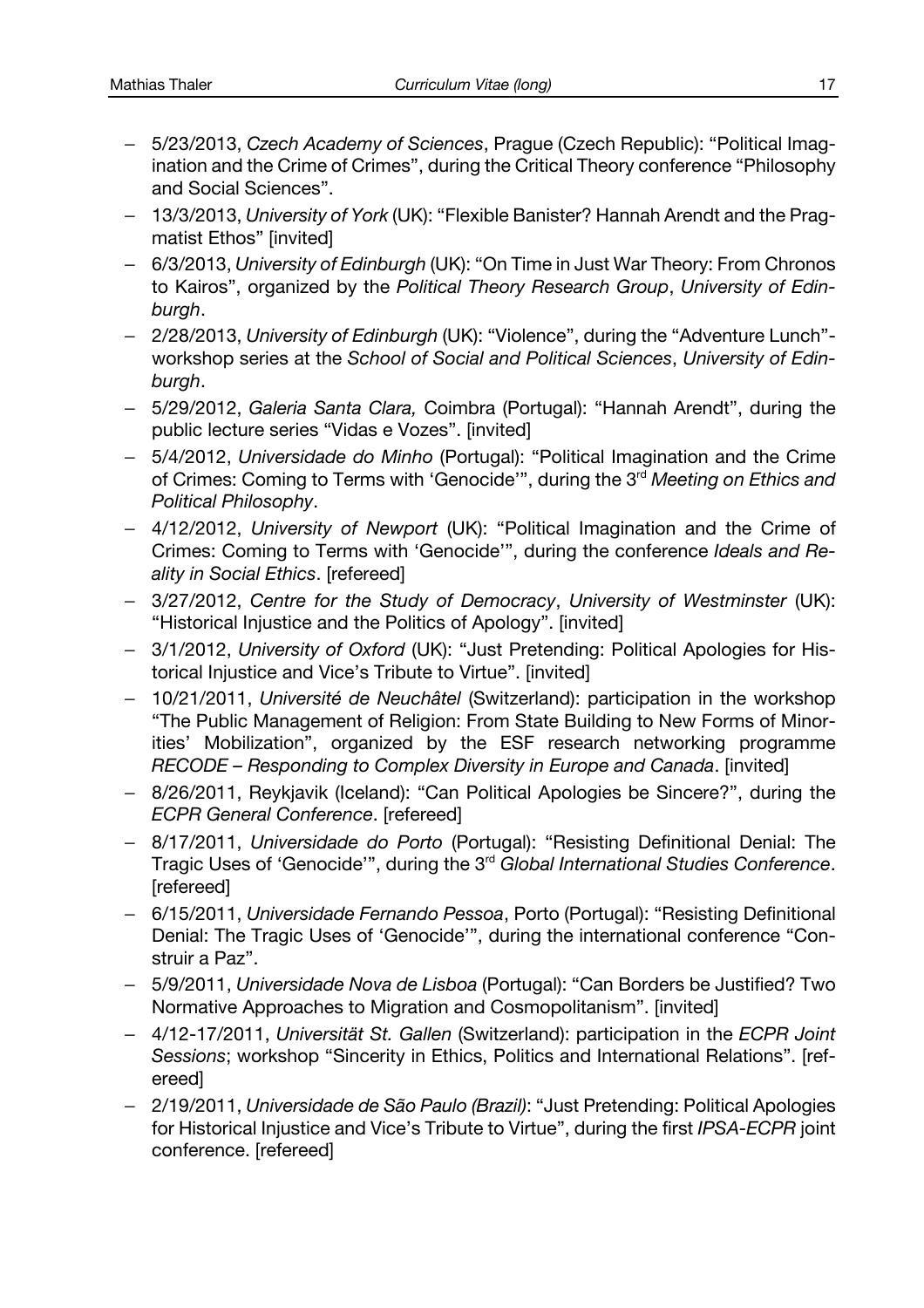- 12/10/2010, *Centro de Investigação Interdisciplinar em Direitos Humanos*, *Universidade do Minho* (Portugal): "The Right to Just Membership: Human Rights, Migration and Cosmopolitanism". [invited]
- 9/30/2010, *Faculdade de Letras*, *Universidade do Porto* (Portugal): "Two Conceptions of Secularism: A Normative Proposal for Complex Realities", during the international conference "Religions and Migrations". [refereed]
- 3/19/2010, *Centro de Estudos Sociais*, *Universidade de Coimbra* (Portugal): "Deep Contextualism and Radical Criticism: The Argument for a Division of Labor".
- 2/11/2010, *Centre de Recherche en Ethique de l'Université de Montréal* (Canada): "On the Relationship between Realism, Normativity and Critique: Some Thoughts about Raymond Geuss's Political Philosophy". [invited]
- 10/22/2009, *Texas A&M University*, College Station (USA): "From Public Reason to Reasonable Accommodation", during the 2009 *Association for Political Theory*  Conference. [refereed]
- 10/20/2009, *Arizona State University*, Phoenix (USA): "Political Judgment beyond Paralysis and Heroism". [invited]
- 9/5/2009, Toronto (Canada): "Political Judgment beyond Paralysis and Heroism", during the 2009 Annual Meeting of the *American Political Science Association* (APSA). [refereed]
- 6/27/2009, *Centro de Estudos Sociais*, *Universidade de Coimbra* (Portugal): "Secularism in Europe: Conceptions and Realities".
- 6/19/2009, *Centro de Estudos Humanísticos* (CEHUM), *Universidade do Minho* (Portugal): "From Public Reason to Reasonable Acommodation", during the first "Meeting on Ethics and Political Philosophy".
- 4/24/2009, *Centro de Estudos Humanísticos* (CEHUM)*, Universidade do Minho*  (Portugal): "Political Judgment and Distant Suffering". [invited]
- 11/28/2008, *Universidade de Coimbra* (Portugal): "Postsecular Justifications for Human Rights: The Case for a Discursive and Dynamic Modus Vivendi", during the conference "Challenges to Human Rights and Global Justice".
- 9/16/2008, *Centro de Estudos Sociais, Universidade de Coimbra* (Portugal): "Political Judgment beyond Paralysis and Heroism: Deliberation, Decision, and the Crisis in Darfur".
- 2/19/2008, Institute of European Studies and International Relations, Comenius University Bratislava (Slovakia): "Chantal Mouffe's Realist Critique of Cosmopolitanism". [invited]
- 5/3/2007, *McGill University* (Montreal): "The Illusion of Purity: Revisiting the Realist Critique of Cosmopolitanism". [refereed]
- 4/2/2007, *Centre for Ethics*, *University of Toronto*: "Who is Afraid of Moralization? Normativity, Critique and the Ear of the Prince".
- 3/13/2007, *Trinity College*, *University of Toronto*: "Can We be Critical Without Moralizing?" ("Trinity One"-lecture). [invited]
- 2/3/2006, *Department of Social Sciences, Roskilde University* (Denmark): "Towards a Political Semantics of 'Moralization'" (in the framework of the 3<sup>rd</sup> International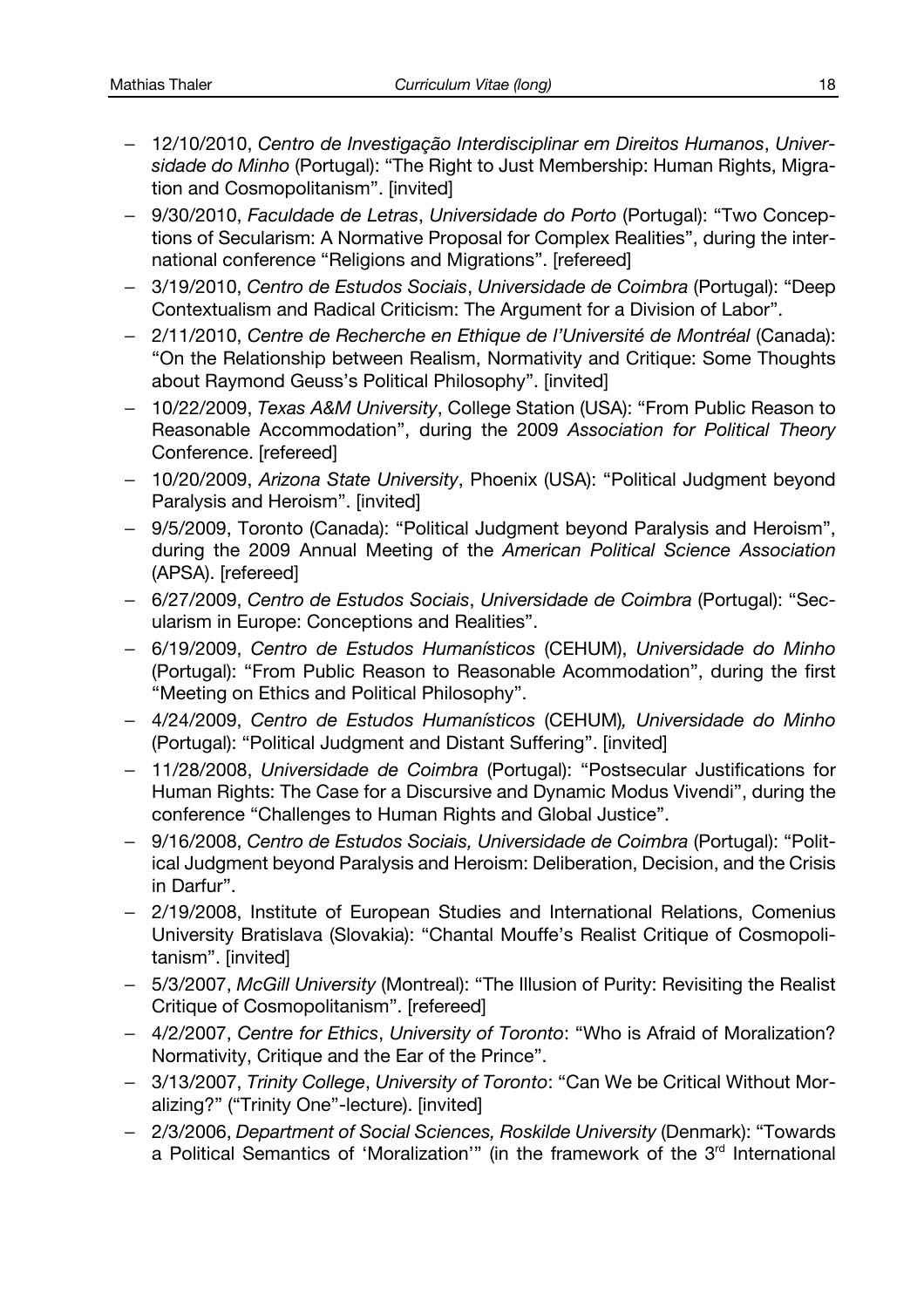Conference of the *Danish Network on Political Theory*: "Normative Implications of the Conceptual Turn"). [refereed]

- 12/9/2004, *Institute for Human Sciences* (Vienna): "Clashing Claims, from Baghdad to Belgrade: Humanitarian Intervention between Law, Morals and Politics".
- 11/16/2004, *Depot* (Vienna): "Antworten auf den Kulturrelativismus".
- 9/23/2004, *Institute for Human Sciences* (Vienna): "Justifying, Founding and Instituting. Towards an Archaeology of Moral Arguments in the Political Realm".
- 5/14/2004, *Institut für Höhere Studien* (Vienna): "Machiavelli und Kant" (in the framework of the international conference "New Impulses for Political Science in Austria"). [refereed]
- 11/17/2003, *Institut für Wissenschaft und Kunst* (Vienna): "Human Rights, Cultural Relativism and Interculturality".
- 5/16/2000, *Institut für Wissenschaft und Kunst* (Vienna): "Integration and Interculturality".

## **Radio/Podcast Interviews**

- 12/10/2013, interviewer for the *Global Conversation* podcast series with Duncan Green (Oxford) as interview partner; https://itunes.apple.com/gb/itunes-u/the-global-conversation/id840202331?mt=10
- 12/3/2013, interviewer for the *Global Conversation* podcast series with Louise Chappell (Sidney) as interview partner: https://itunes.apple.com/gb/itunes-u/the-global-conversation/id840202331?mt=10
- 4/5/2012, interviewer for the *CES Podcast Series* with Alessandro Ferrara (Rome) as interview partner; http://saladeimprensa.ces.uc.pt/canalces/index.php?accao=canalces&id=5440.
- 1/25/2011, interviewer for the *CES Podcast Series* with Axel Gosseries (Louvain) as interview partner; http://saladeimprensa.ces.uc.pt/canalces/index.php?accao=canalces&id=3331.
- 7/12/2010, interviewer for the *CES Podcast Series* with Boaventura de Sousa Santos (Coimbra) as interview partner; http://saladeimprensa.ces.uc.pt/canalces/index.php?accao=canalces&id=2331.
- 5/17/2009, interview partner for the radio show *Philosophische Brocken* (Radio Orange): "Moralische Politik oder Politische Moral?" (Moral Politics or Political Morality?); http://audiothek.philo.at.
- 7/14/2004, interview partner for the radio show *Philosophische Brocken* (Radio Orange): "Menschenrechte zwischen Universalismus und Relativismus" (Human Rights between Universalism and Relativism); http://audiothek.philo.at.

## **Manuscript Refereeing (Journals)**

- *American Political Science Review.*
- *British Journal of Politics and International Relations.*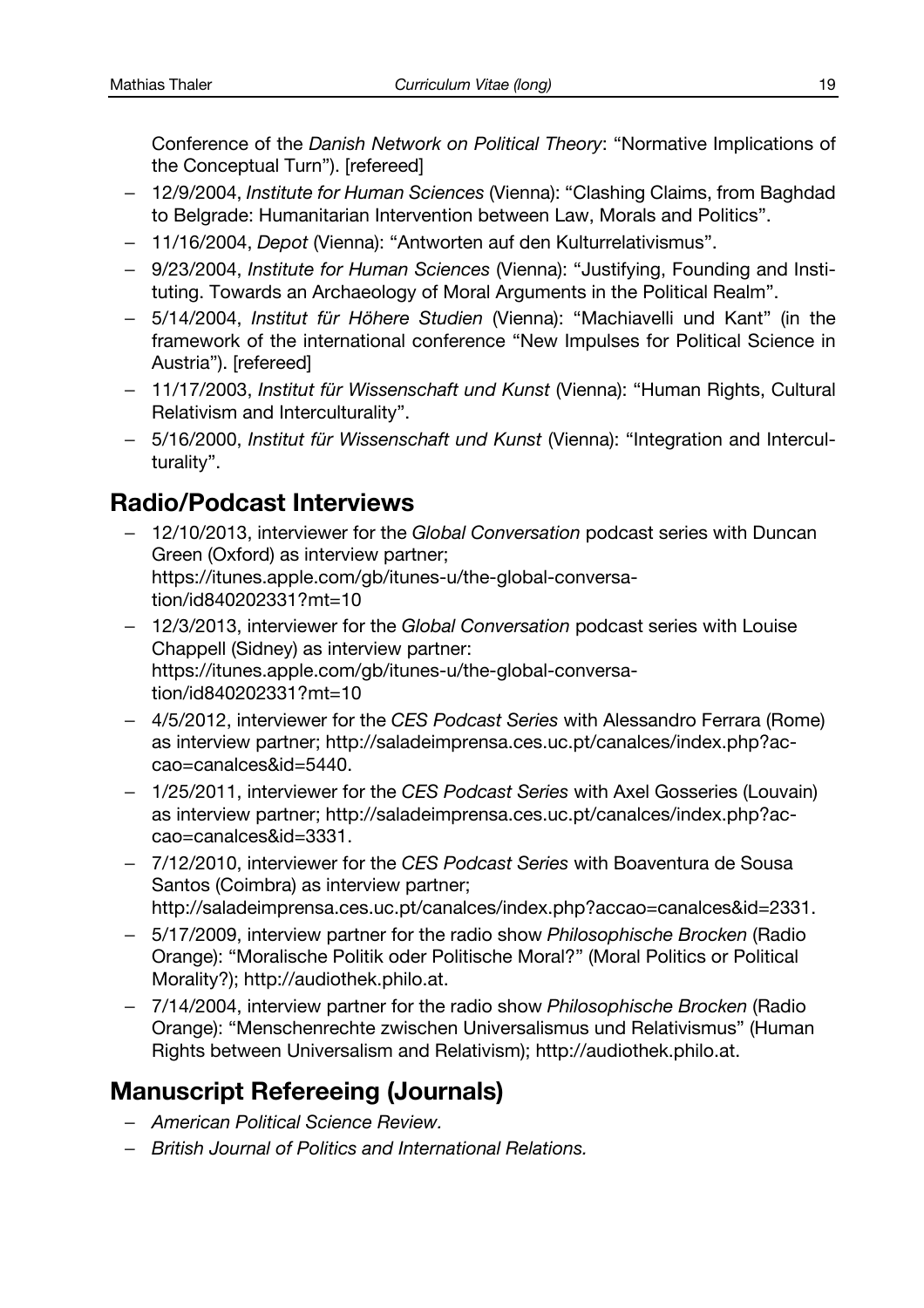- *Constellations.*
- *Critical Review of International Social and Political Philosophy.*
- *Development and Change.*
- *e-cadernos CES.*
- *Environmental Politics.*
- *Ethical Perspectives.*
- *European Journal of Political Theory.*
- *International Journal of Human Rights.*
- *International Journal of Transitional Justice.*
- *Journal of International Political Theory.*
- *Journal of Human Rights.*
- *Österreichische Zeitschrift für Politikwissenschaft.*
- *Political Studies.*
- *Political Theory.*
- *Polity.*
- *polylog.*
- *Relações Internacionais.*
- *Res Publica.*
- *Review of International Studies.*
- *Revista Crítica de Ciências Sociais.*
- *Utopian Studies*.

## **Refereeing for Publishing Houses (Books)**

- Brill.
- Edinburgh University Press.
- Macmillan.
- Palgrave.
- Polity Press.
- Routledge.
- Oxford University Press.

## **Refereeing for Funding Agencies**

- Australian Research Council.
- Economic and Social Research Council (UK) member of the Peer Review College.
- EURIAS Fellowship Programme.
- Fonds Wetenschappelijk Onderzoek, Vlaanderen (Research Foundation Flanders).
- French Institutes for Advanced Study
- Leverhulme Trust.
- Marie Skłodowska-Curie Actions, European Commission.